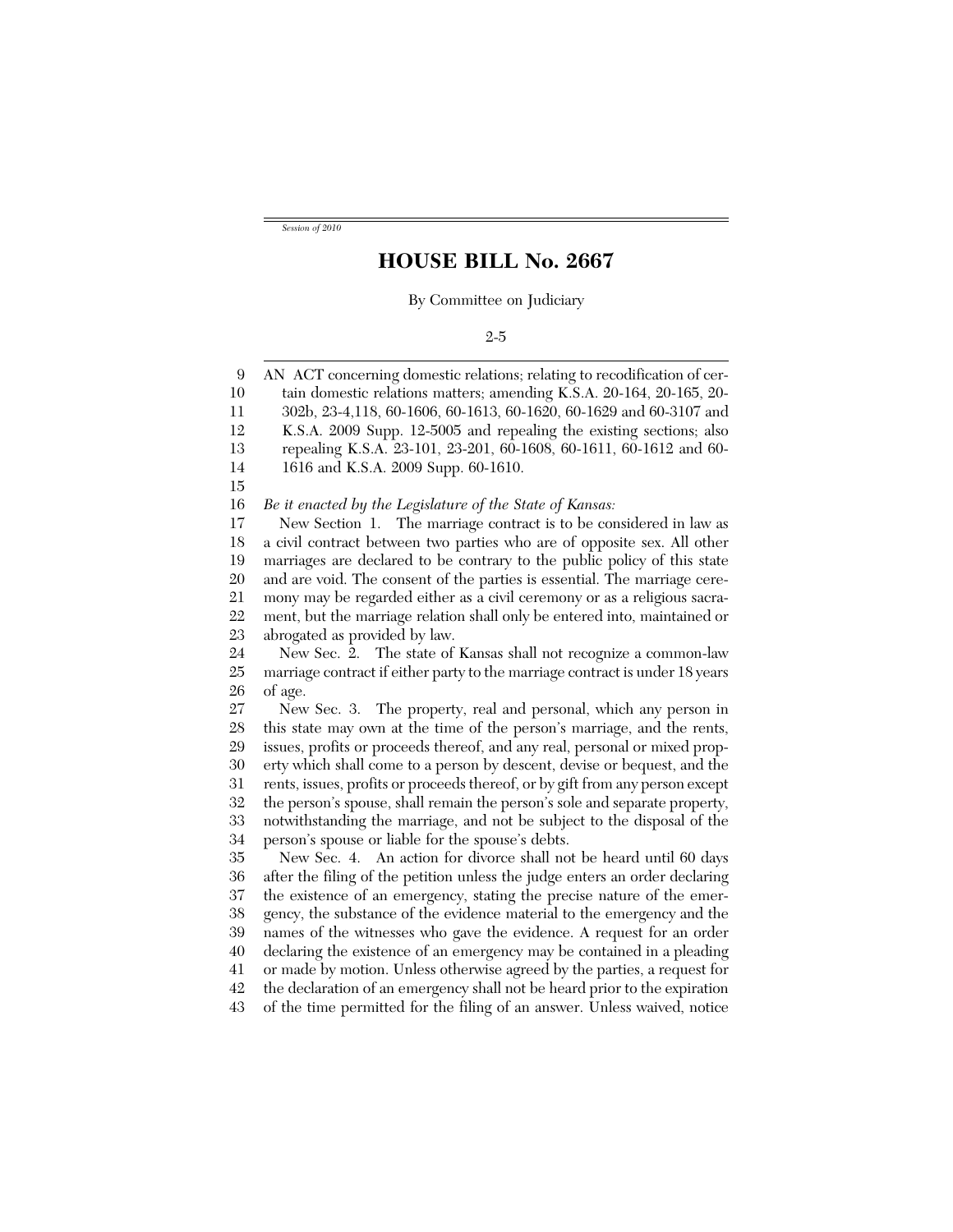1 of the hearing requesting the declaration of an emergency shall be given

2 3 4 to all parties not in default not less than seven days prior to the date of the hearing. Upon a finding that an emergency exists, the divorce and all issues pertaining thereto may be heard immediately.

5 6 7 8 9 New Sec. 5. In an action for divorce, the court shall conduct a pretrial conference or conferences in accordance with K.S.A. 60-216, and amendments thereto, upon request of either party or on the court's own motion. Any pretrial conference shall be set on a date other than the date of trial and the parties shall be present or available within the courthouse.

10 11 12 13 14 15 16 New Sec. 6. (a) In an action for divorce, after the filing of the answer or other responsive pleading by the respondent, the court, on its own motion or upon motion of either of the parties, may require both parties to the action to seek marriage counseling if marriage counseling services are available within the judicial district of venue of the action. Neither party shall be required to submit to marriage counseling provided by any religious organization of any particular denomination.

17 18 (b) The cost of any counseling authorized by this section may be assessed as costs in the case.

19 20 21 22 23 24 25 26 27 New Sec. 7. (a) If the parties have entered into a separation agreement which the court finds to be valid, just and equitable, the agreement shall be incorporated in the decree. A separation agreement may include provisions relating to a parenting plan. The provisions of the agreement on all matters settled by it shall be confirmed in the decree except that any provisions relating to the legal custody, residency, visitation parenting time, support or education of the minor children shall be subject to the control of the court in accordance with all other provisions of this article. (b) Matters settled by an agreement incorporated in the decree, other

28 29 30 31 than matters pertaining to the legal custody, residency, visitation, parenting time, support or education of the minor children, shall not be subject to subsequent modification by the court except: (1) As prescribed by the agreement; or (2) as subsequently consented to by the parties.

32 33 34 35 36 37 38 New Sec. 8. (a) Any marriage contracted by a party, within or outside this state, with any other person before a judgment of divorce becomes final shall be voidable until the decree of divorce becomes final. An agreement which waives the right of appeal from the granting of the divorce and which is incorporated into the decree or signed by the parties and filed in the case shall be effective to shorten the period of time during which the remarriage is voidable.

39 40 41 42 43 (b) A judgment or decree of divorce rendered in any other state or territory of the United States, in conformity with the laws thereof, shall be given full faith and credit in this state, except that, if the respondent in the action, at the time of the judgment or decree, was a resident of this state and did not personally appear or defend the action in the court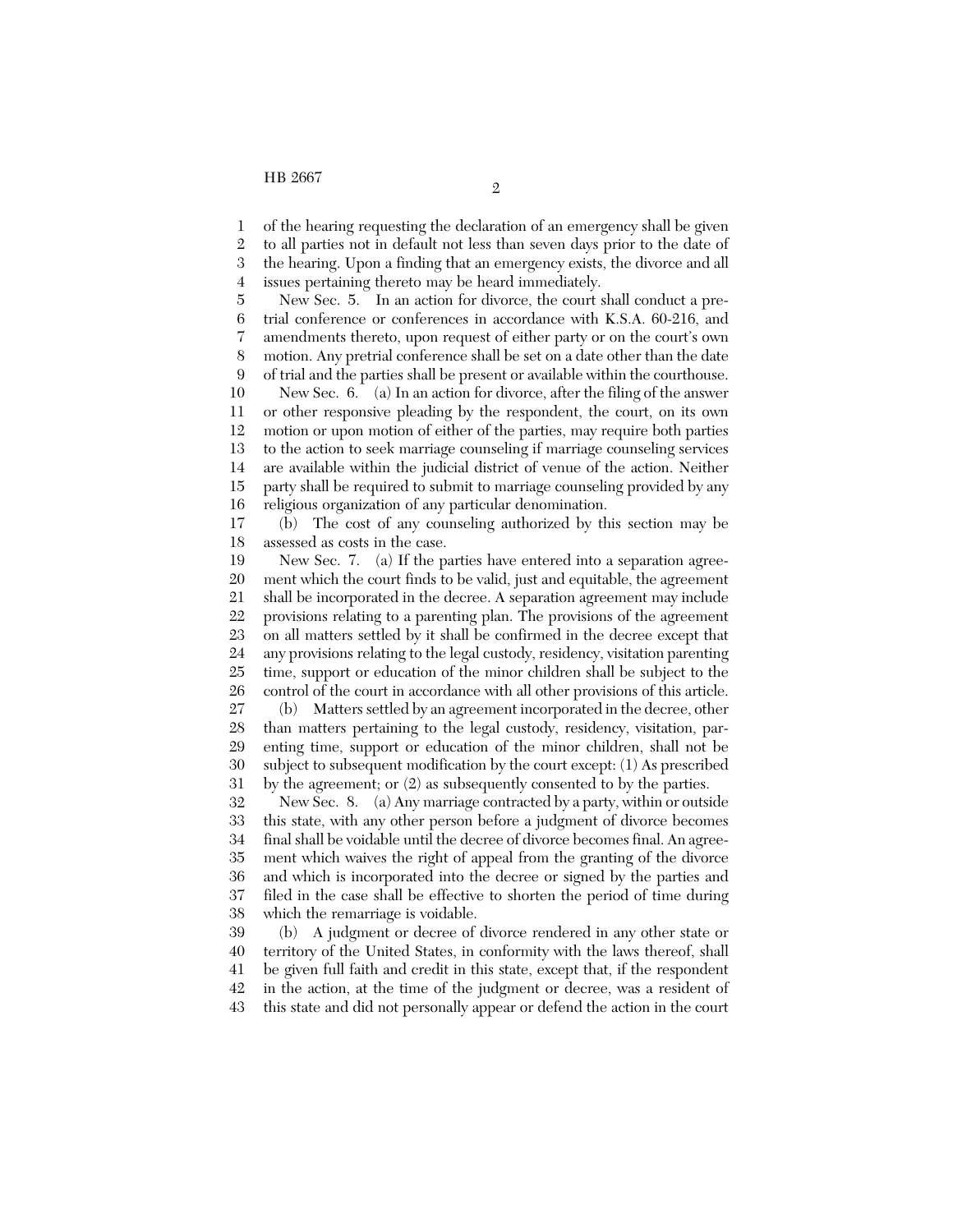1 2 3 4 5 6 7 8 9 10 11 12 13 14 of that state or territory and that court did not have jurisdiction over the respondent's person, all matters relating to maintenance, property rights of the parties and support of the minor children of the parties shall be subject to inquiry and determination in any proper action or proceeding brought in the courts of this state within two years after the date of the foreign judgment or decree, to the same extent as though the foreign judgment or decree had not been rendered. Nothing in this section shall authorize a court of this state to enter a child custody determination, as defined in K.S.A. 38-1337, and amendments thereto, contrary to the provisions of the uniform child custody jurisdiction and enforcement act. New Sec. 9. In an action for divorce, costs and attorney fees may be awarded to either party as justice and equity require. The court may order that the amount be paid directly to the attorney, who may enforce the order in the attorney's name in the same case.

15 16 17 18 19 20 New Sec. 10. Upon the request of a spouse, the court shall order the restoration of that spouse's maiden or former name. The court shall have jurisdiction to restore the spouse's maiden or former name at or after the time the decree of divorce becomes final. The judicial council shall develop a form which is simple, concise and direct for use with this paragraph.

21 22 23 24 25 26 New Sec. 11. If a party fails to comply with a provision of a decree, temporary order or injunction issued under K.S.A. 60-1601 et seq., and amendments thereto, the obligation of the other party to make payments for support or maintenance or to permit visitation or parenting time is not suspended, but the other party may request by motion that the court grant an appropriate order.

27 28 29 30 31 32 33 34 35 36 37 38 New Sec. 12. (a) All property owned by married persons, including the present value of any vested or unvested military retirement pay, or, for divorce or separate maintenance actions commenced on or after July 1, 1998, professional goodwill to the extent that it is marketable for that particular professional, whether described in section 3, and amendments thereto, or acquired by either spouse after marriage, and whether held individually or by the spouses in some form of co-ownership, such as joint tenancy or tenancy in common, shall become marital property at the time of commencement by one spouse against the other of an action in which a final decree is entered for divorce, separate maintenance, or annulment. (b) Each spouse has a common ownership in marital property which vests at the time of commencement of such action, the extent of the

39 40 vested interest to be determined and finalized by the court, pursuant to section 13, and amendments thereto.

41 42 43 New Sec. 13. (a) The decree shall divide the real and personal property of the parties, including any retirement and pension plans, whether owned by either spouse prior to marriage, acquired by either spouse in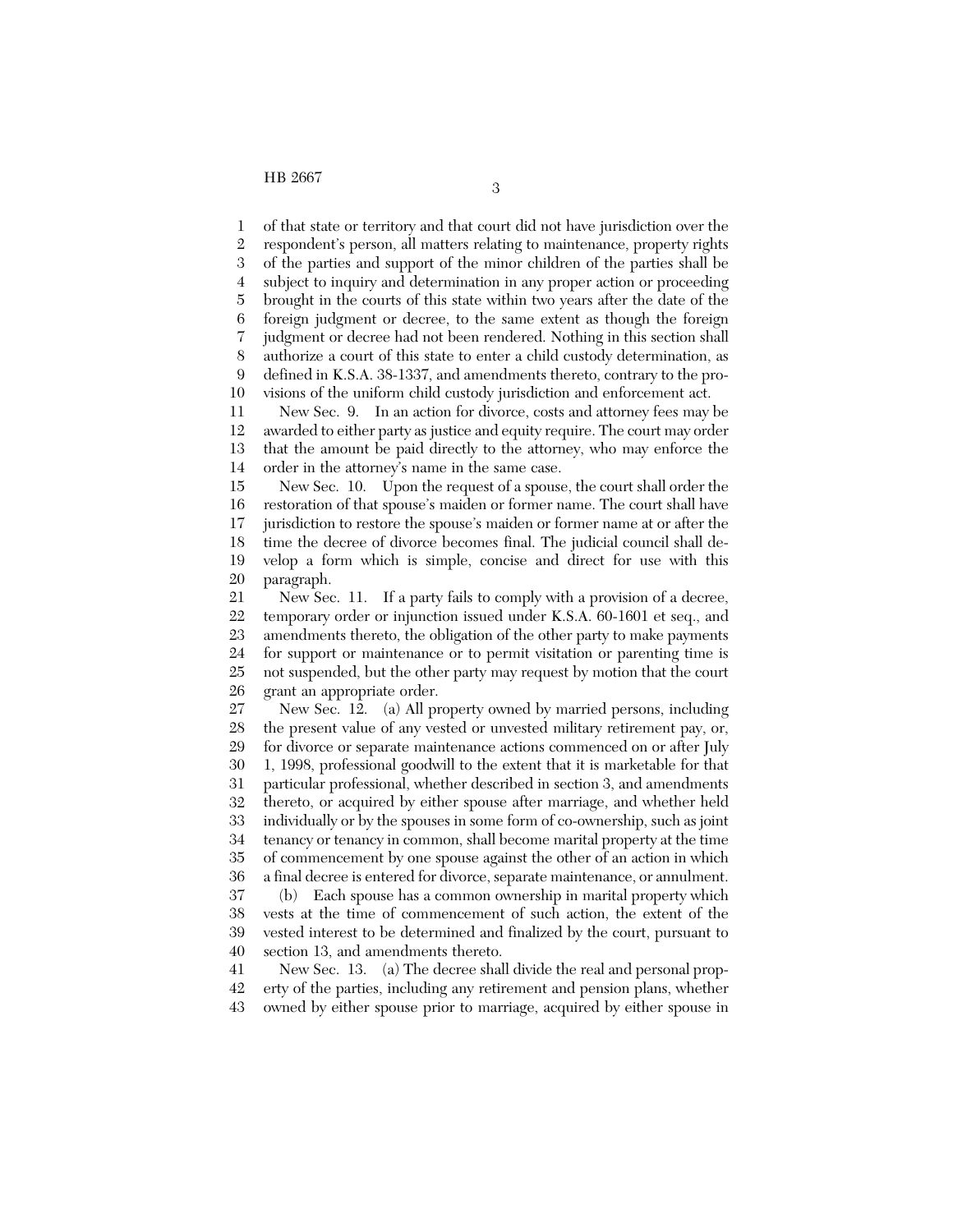1 2 3 4 5 6 the spouse's own right after marriage or acquired by the spouses' joint efforts, by: (1) A division of the property in kind; (2) awarding the property or part of the property to one of the spouses and requiring the other to pay a just and proper sum; or (3) ordering a sale of the property, under conditions prescribed by the court, and dividing the proceeds of the sale. (b) Upon request, the trial court shall set a valuation date to be used

7 8 9 10 11 12 13 for all assets at trial, which may be the date of separation, filing or trial as the facts and circumstances of the case may dictate. The trial court may consider evidence regarding changes in value of various assets before and after the valuation date in making the division of property. In dividing defined-contribution types of retirement and pension plans, the court shall allocate profits and losses on the nonparticipant's portion until date of distribution to that nonparticipant.

14 15 16 17 18 19 20 21 22 (c) In making the division of property the court shall consider: (1) the age of the parties; (2) the duration of the marriage; (3) the property owned by the parties; (4) their present and future earning capacities; (5) the time, source and manner of acquisition of property; (6) family ties and obligations; (7) the allowance of maintenance or lack thereof; (8) dissipation of assets; (9) the tax consequences of the property division upon the respective economic circumstances of the parties; and (10) such other factors as the court considers necessary to make a just and reasonable division of property.

23 24 25 26 27 28 29 30 (d) The decree shall provide for any changes in beneficiary designation on: (1) Any insurance or annuity policy that is owned by the parties, or in the case of group life insurance policies, under which either of the parties is a covered person; (2) any trust instrument under which one party is the grantor or holds a power of appointment over part or all of the trust assets, that may be exercised in favor of either party; or (3) any transfer on death or payable on death account under which one or both of the parties are owners or beneficiaries.

31 32 33 34 Nothing in this section shall relieve the parties of the obligation to effectuate any change in beneficiary designation by the filing of such change with the insurer or issuer in accordance with the terms of such policy.

35 36 37 38 New Sec. 14. (a) Any decree of divorce or separate maintenance may award to either party an allowance for future support denominated as maintenance, in an amount the court finds to be fair, just and equitable under all of the circumstances.

39 40 (b) Maintenance may be in a lump sum, in periodic payments, on a percentage of earnings or on any other basis.

41 42 (c) The decree may make the future payments modifiable or terminable under circumstances prescribed in the decree.

43 New Sec. 15. At any time, on a hearing with reasonable notice to the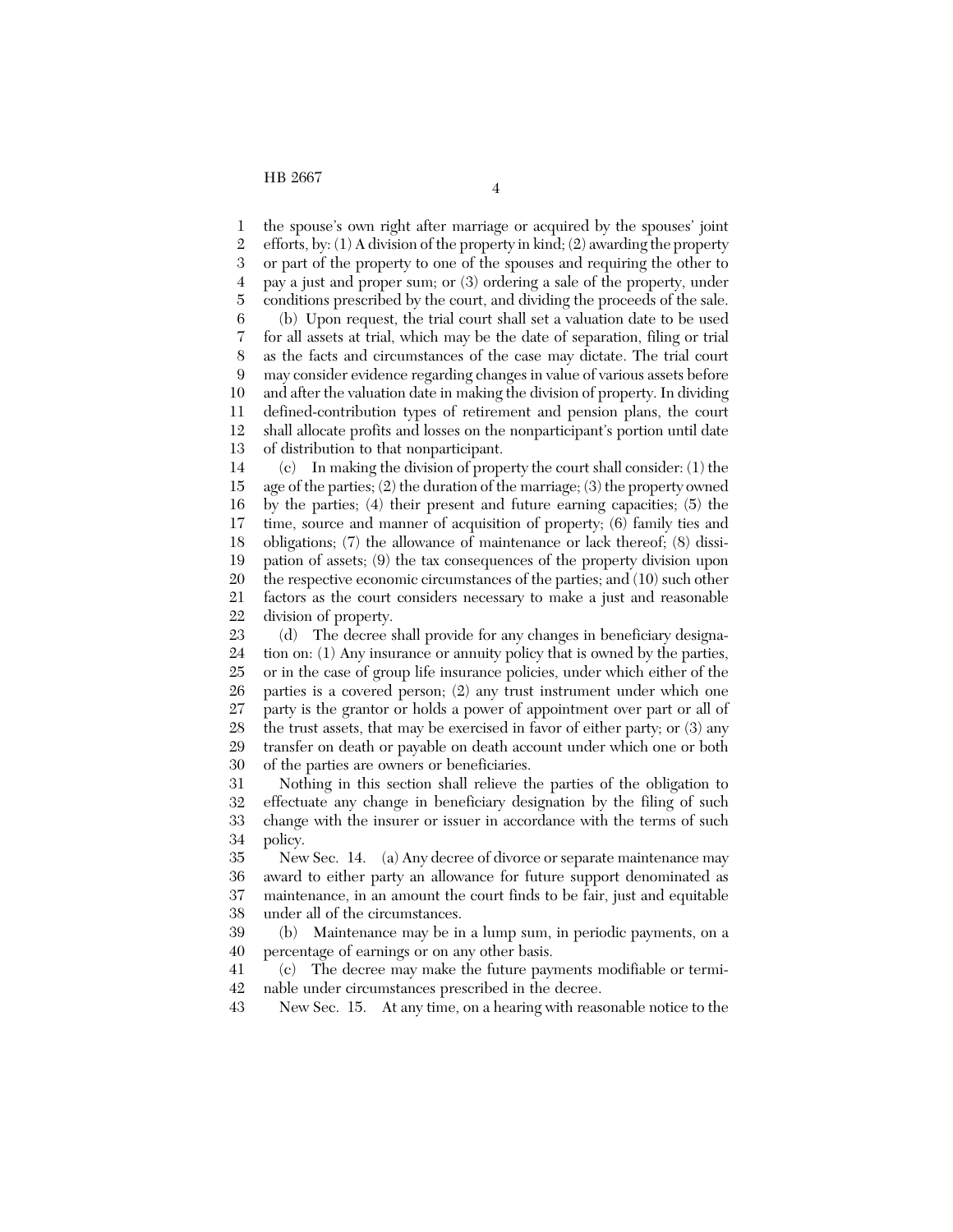1 2 3 4 5 6 party affected, the court may modify the amounts or other conditions for the payment of any portion of the maintenance originally awarded that has not already become due, but no modification shall be made without the consent of the party liable for the maintenance, if it has the effect of increasing or accelerating the liability for the unpaid maintenance beyond what was prescribed in the original decree.

7 8 9 10 11 12 13 14 15 16 17 18 19 20 21 22 23 New Sec. 16. The court may make a modification of maintenance retroactive to a date at least one month after the date that the motion to modify was filed with the court. In any event, the court may not award maintenance for a period of time in excess of 121 months. If the original court decree reserves the power of the court to hear subsequent motions for reinstatement of maintenance and such a motion is filed prior to the expiration of the stated period of time for maintenance payments, the court shall have jurisdiction to hear a motion by the recipient of the maintenance to reinstate the maintenance payments. Upon motion and hearing, the court may reinstate the payments in whole or in part for a period of time, conditioned upon any modifying or terminating circumstances prescribed by the court, but the reinstatement shall be limited to a period of time not exceeding 121 months. The recipient may file subsequent motions for reinstatement of maintenance prior to the expiration of subsequent periods of time for maintenance payments to be made, but no single period of reinstatement ordered by the court may exceed 121 months.

24 25 26 27 28 29 30 New Sec. 17. (a) Except for good cause shown, every order requiring payment of maintenance under this section shall require that the maintenance be paid through the central unit for collection and disbursement of support payments designated pursuant to K.S.A. 23-4,118, and amendments thereto. A written agreement between the parties to make direct maintenance payments to the obligee and not pay through the central unit shall constitute good cause.

31 32 33 34 (b) If child support and maintenance payments are both made to an obligee by the same obligor, and if the court has made a determination concerning the manner of payment of child support, then maintenance payments shall be paid in the same manner.

35 36 New Sec. 18. The court shall determine custody or residency of a child in accordance with the best interests of the child.

37 38 39 40 41 New Sec. 19. If the parties have entered into a parenting plan, it shall be presumed that the agreement is in the best interests of the child. This presumption may be overcome and the court may make a different order if the court makes specific findings of fact stating why the agreed parenting plan is not in the best interests of the child.

42 43 New Sec. 20. In determining the issue of child custody, residency and parenting time, the court shall consider all relevant factors, including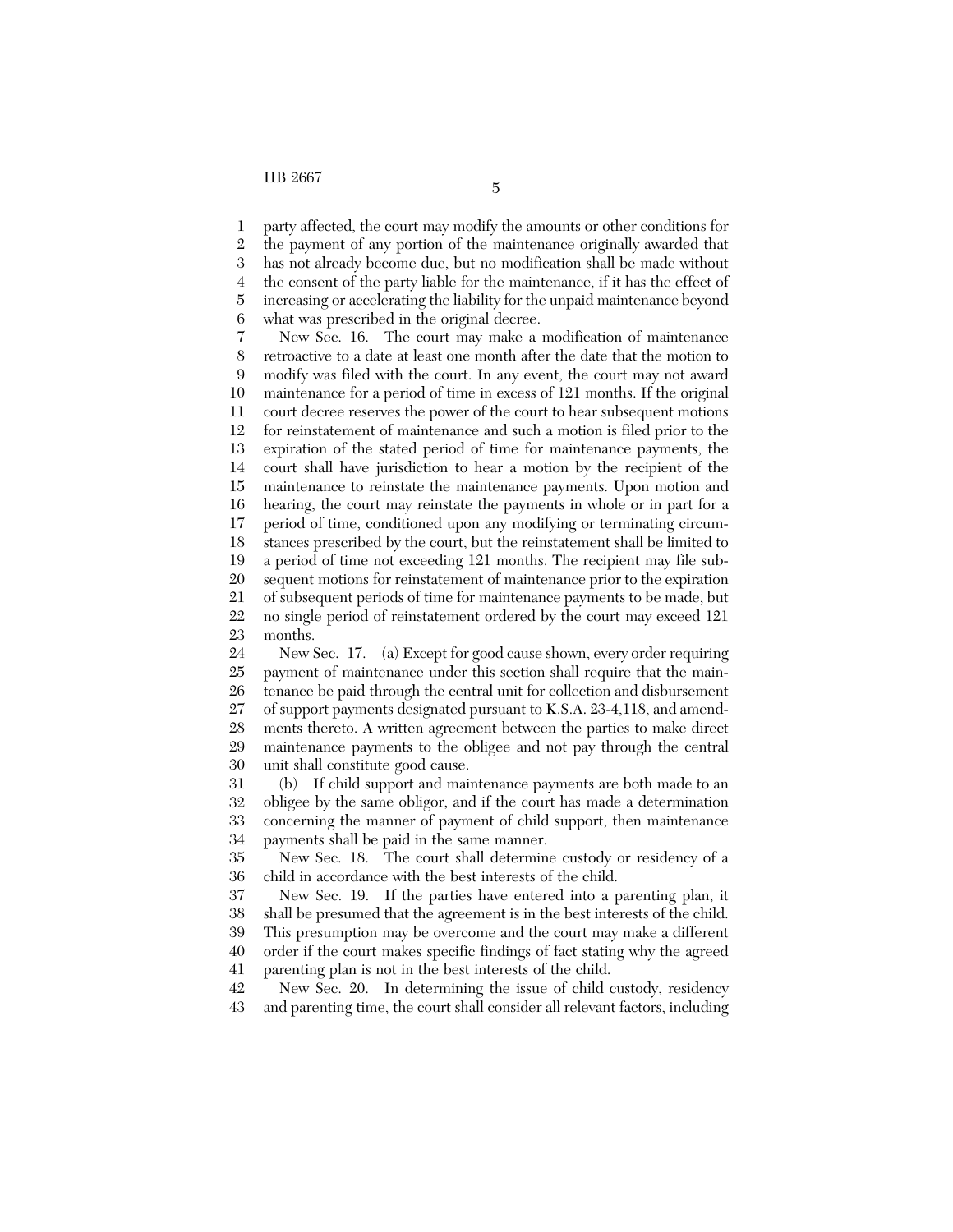5 6

1 but not limited to:

2 3 4 (a) The length of time that the child has been under the actual care and control of any person other than a parent and the circumstances relating thereto;

(b) the desires of the child's parents as to custody or residency;

(c) the desires of the child as to the child's custody or residency;

7 8 9 (d) the interaction and interrelationship of the child with parents, siblings and any other person who may significantly affect the child's best interests;

10 11 12 (e) the child's adjustment to the child's home, school and community; (f) the willingness and ability of each parent to respect and appreciate the bond between the child and the other parent and to allow for a con-

13 tinuing relationship between the child and the other parent;

14 (g) evidence of spousal abuse;

15 16 17 18 (h) whether a parent is subject to the registration requirements of the Kansas offender registration act, K.S.A. 22-4901, et seq., and amendments thereto, or any similar act in any other state, or under military or federal law;

19 20 (i) whether a parent has been convicted of abuse of a child, K.S.A. 21-3609, and amendments thereto;

21 22 (j) whether a parent is residing with an individual who is subject to registration requirements of the Kansas offender registration act, K.S.A.

23 24 22-4901, et seq., and amendments thereto, or any similar act in any other state, or under military or federal law; and

25 26 (k) whether a parent is residing with an individual who has been convicted of abuse of a child, K.S.A. 21-3609, and amendments thereto.

27 28 29 30 31 New Sec. 21. Neither parent shall be considered to have a vested interest in the custody or residency of any child as against the other parent, regardless of the age of the child, and there shall be no presumption that it is in the best interests of any infant or young child to give custody or residency to the mother.

32 33 34 New Sec. 22. There shall be a rebuttable presumption that it is not in the best interest of the child to have custody or residency granted to a parent who:

35 36 37 38 (a) Is residing with an individual who is subject to registration requirements of the Kansas offender registration act, K.S.A. 22-4901, et seq., and amendments thereto, or any similar act in any other state, or under military or federal law; or

39 40 (b) is residing with an individual who has been convicted of abuse of a child, K.S.A. 21-3609, and amendments thereto.

41 42 43 New Sec. 23. Subject to the provisions of this article, the court may make any order relating to custodial arrangements which is in the best interests of the child. The order shall provide one of the following legal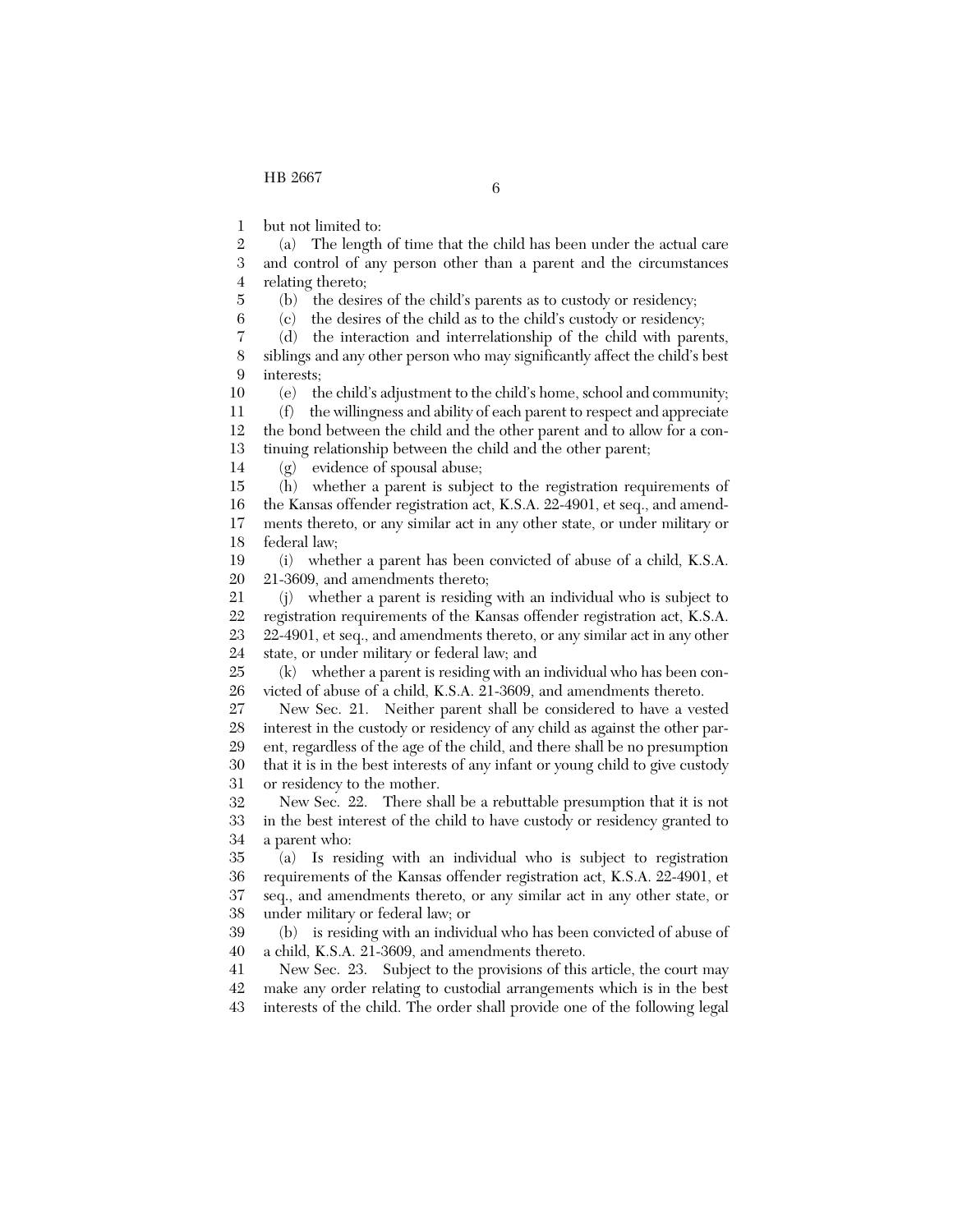1 custody arrangements, in the order of preference: (a) *Joint legal cus-*

2 3 4 *tody.* The court may order the joint legal custody of a child with both parties. In that event, the parties shall have equal rights to make decisions in the best interests of the child.

5 6 7 8 9 10 11 12 13 (b) *Sole legal custody.* The court may order the sole legal custody of a child with one of the parties when the court finds that it is not in the best interests of the child that both of the parties have equal rights to make decisions pertaining to the child. If the court does not order joint legal custody, the court shall include on the record specific findings of fact upon which the order for sole legal custody is based. The award of sole legal custody to one parent shall not deprive the other parent of access to information regarding the child unless the court shall so order, stating the reasons for that determination.

14 15 16 17 18 19 New Sec. 24. After making a determination of the legal custodial arrangements, the court shall determine the residency of the child from the following options, which arrangement the court must find to be in the best interest of the child. The parties shall submit to the court either an agreed parenting plan or, in the case of dispute, proposed parenting plans for the court's consideration. Such options are:

20 21 22 (a) *Residency*. The court may order a residential arrangement in which the child resides with one or both parents on a basis consistent with the best interests of the child.

23 24 25 (b) *Divided residency*. In an exceptional case, the court may order a residential arrangement in which one or more children reside with each parent and have parenting time with the other.

26 27 28 29 30 31 32 33 (c) *Nonparental residency.* If during the proceedings the court determines that there is probable cause to believe that the child is a child in need of care as defined by subsections  $(d)(1)$ ,  $(d)(2)$ ,  $(d)(3)$  or  $(d)(11)$ of K.S.A. 2009 Supp. 38-2202, and amendments thereto, or that neither parent is fit to have residency, the court may award temporary residency of the child to a grandparent, aunt, uncle or adult sibling, or, another person or agency if the court finds by written order that: (1) (A) The child is likely to sustain harm if not immediately removed from the home;

34 35 (B) allowing the child to remain in home is contrary to the welfare of the child; or

36 37 (C) immediate placement of the child is in the best interest of the child; and

38 39 40 41 42 43 (2) reasonable efforts have been made to maintain the family unit and prevent the unnecessary removal of the child from the child's home or that an emergency exists which threatens the safety to the child. In making such a residency order, the court shall give preference, to the extent that the court finds it is in the best interests of the child, first to awarding such residency to a relative of the child by blood, marriage or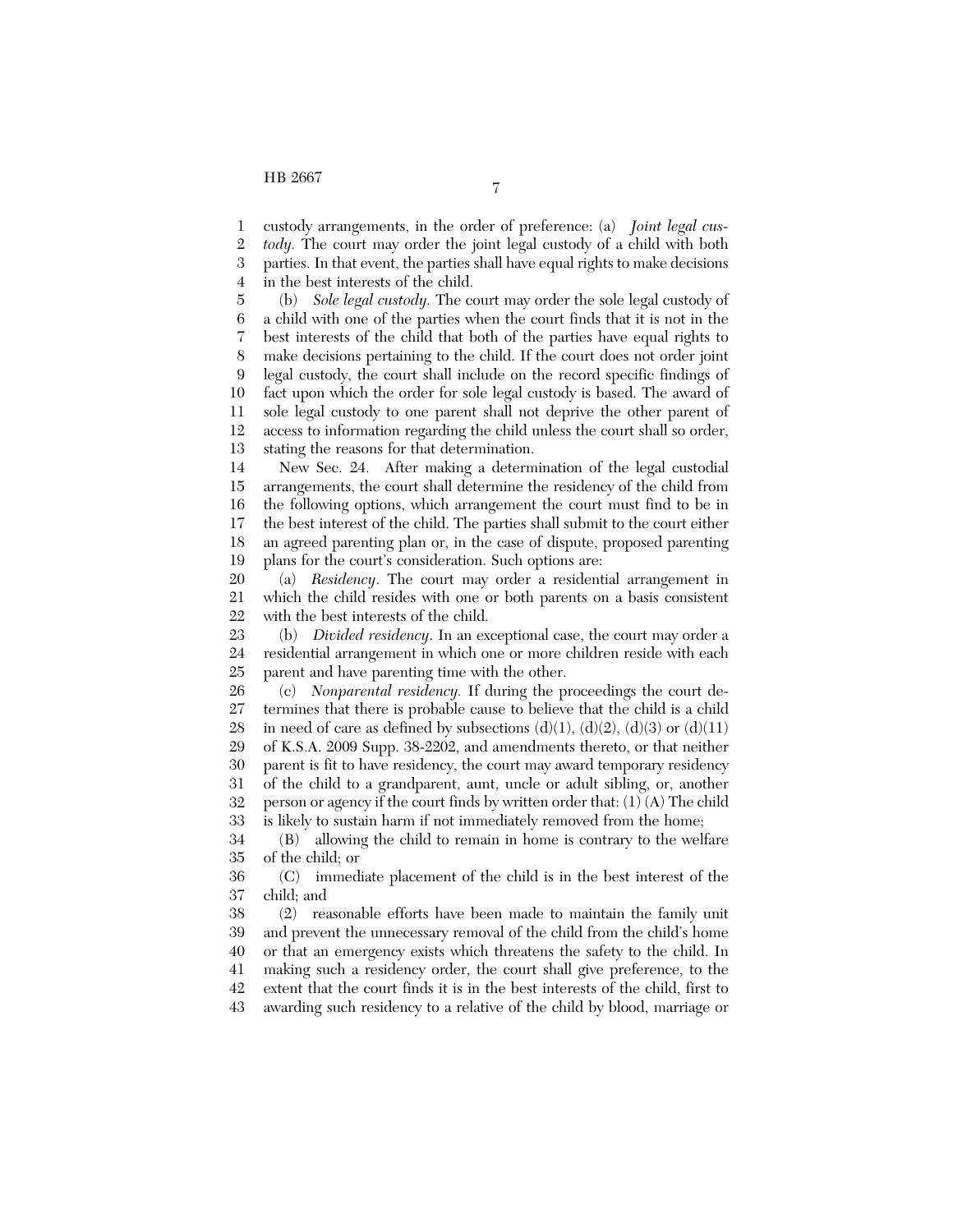1 2 3 4 5 6 7 8 9 10 11 12 13 14 15 16 17 18 19 20 21 22 23 adoption and second to awarding such residency to another person with whom the child has close emotional ties. The court may make temporary orders for care, support, education and visitation that it considers appropriate. Temporary residency orders are to be entered in lieu of temporary orders provided for in K.S.A. 2009 Supp. 38-2243 and 38-2244, and amendments thereto, and shall remain in effect until there is a final determination under the revised Kansas code for care of children. An award of temporary residency under this paragraph shall not terminate parental rights nor give the court the authority to consent to the adoption of the child. When the court enters orders awarding temporary residency of the child to an agency or a person other than the parent, the court shall refer a transcript of the proceedings to the county or district attorney. The county or district attorney shall file a petition as provided in K.S.A. 2009 Supp. 38-2234, and amendments thereto, and may request termination of parental rights pursuant to K.S.A. 2009 Supp. 38-2266, and amendments thereto. The costs of the proceedings shall be paid from the general fund of the county. When a final determination is made that the child is not a child in need of care, the county or district attorney shall notify the court in writing and the court, after a hearing, shall enter appropriate custody orders pursuant to this section. If the same judge presides over both proceedings, the notice is not required. Any disposition pursuant to the revised Kansas code for care of children shall be binding and shall supersede any order under this section.

24 25 26 27 New Sec. 25. (a) A parent is entitled to reasonable parenting time unless the court finds, after a hearing, that the exercise of parenting time would seriously endanger the child's physical, mental, moral or emotional health.

28 29 30 31 (b) An order granting visitation rights or parenting time pursuant to this section may be enforced in accordance with the uniform child custody jurisdiction and enforcement act, or K.S.A. 23-701, and amendments thereto.

32 33 34 (c) The court may order exchange or visitation to take place at a child exchange and visitation center, as established in K.S.A. 75-720, and amendments thereto.

35 36 37 38 39 40 41 42 43 New Sec. 26. (a) Subject to the provisions of the uniform child custody jurisdiction and enforcement act (K.S.A. 38-1336 through 38-1377, and amendments thereto), the court may change or modify any prior order of custody, residency, visitation and parenting time, when a material change of circumstances is shown, but no ex parte order shall have the effect of changing residency of a minor child from the parent who has had the sole de facto residency of the child to the other parent unless there is sworn testimony to support a showing of extraordinary circumstances. If an interlocutory order is issued ex parte, the court shall hear

8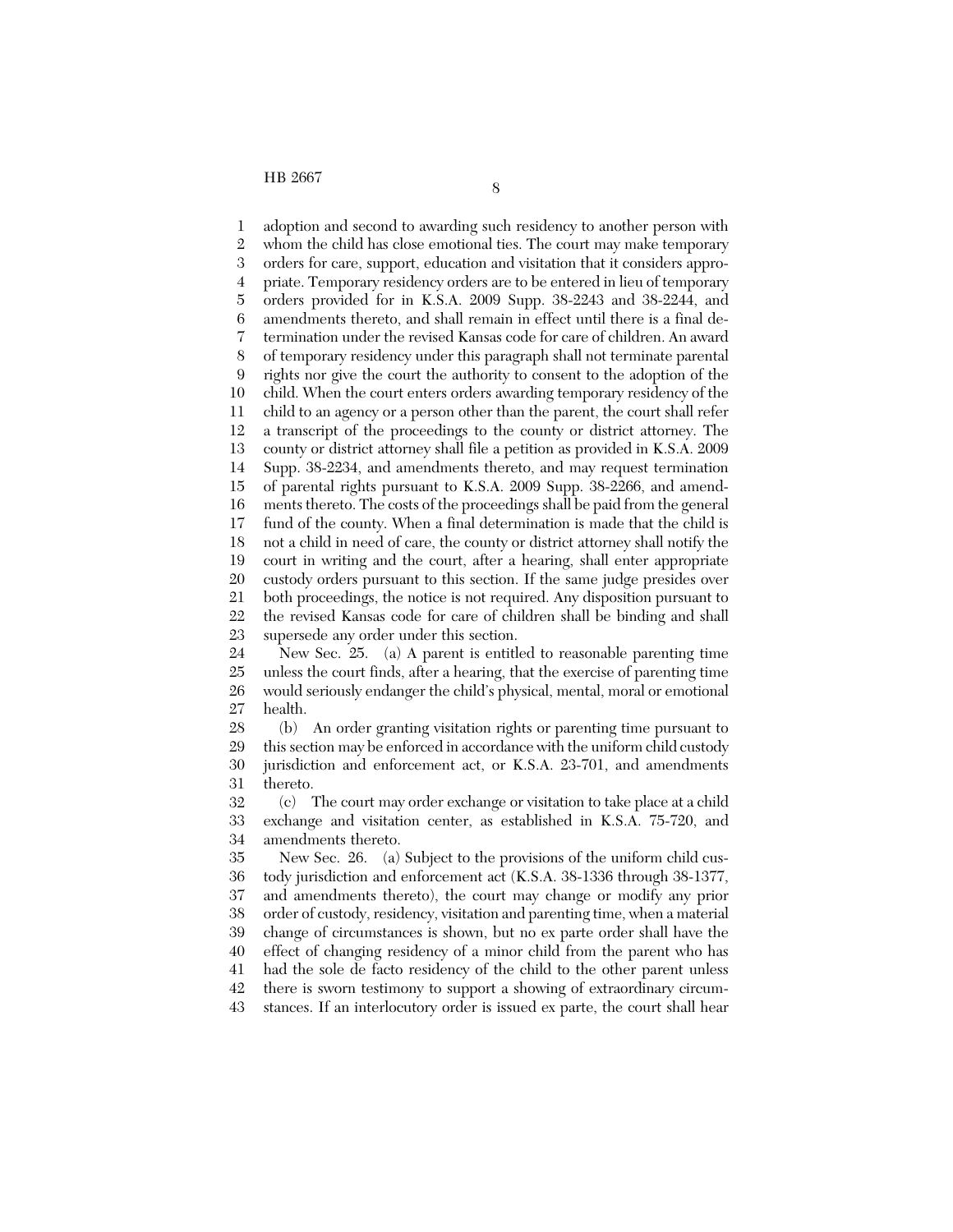1 2 a motion to vacate or modify the order within 15 days of the date that a party requests a hearing whether to vacate or modify the order.

3 4 (b) The court may order physical or mental examinations of the parties if requested pursuant to K.S.A. 60-235, and amendments thereto.

5 6 7 8 9 10 11 New Sec. 27. Motions to modify legal custody, residency, visitation rights or parenting time in proceedings where support obligations are enforced under part D of title IV of the federal social security act (42 USC § 651 *et seq.*), as amended, shall be considered proceedings in connection with the administration of the title IV-D program for the sole purpose of disclosing information necessary to obtain service of process on the parent with physical custody of the child.

12 13 14 New Sec. 28. (a) The court may modify an order granting or denying parenting time or visitation rights whenever modification would serve the best interests of the child.

15 16 17 18 (b) Repeated unreasonable denial of or interference with visitation rights or parenting time granted pursuant to this section may be considered a material change of circumstances which justifies modification of a prior order of legal custody, residency, visitation or parenting time.

19 20 21 22 23 24 (c) Any party may petition the court to modify an order granting visitation rights or parenting time to require that the exchange or transfer of children for visitation or parenting time take place at a child exchange and visitation center, as established in K.S.A. 75-720, and amendments thereto. The court may modify an order granting visitation whenever modification would serve the best interests of the child.

25 26 New Sec. 29. (a) Grandparents and stepparents may be granted visitation rights.

27 28 29 (b) The court may modify an order granting or denying parenting time or visitation rights whenever modification would serve the best interests of the child.

30 31 32 33 (c) Repeated unreasonable denial of or interference with visitation rights or parenting time granted pursuant to this section may be considered a material change of circumstances which justifies modification of a prior order of legal custody, residency, visitation or parenting time.

34 35 36 (d) (1) The court may order exchange or visitation to take place at a child exchange and visitation center, as established in K.S.A. 75-720, and amendments thereto.

37 38 39 40 41 42 (2) Any party may petition the court to modify an order granting visitation rights or parenting time to require that the exchange or transfer of children for visitation or parenting time take place at a child exchange and visitation center, as established in K.S.A. 75-720, and amendments thereto. The court may modify an order granting visitation whenever modification would serve the best interests of the child.

43 New Sec. 30. (a) In any action for divorce or separate maintenance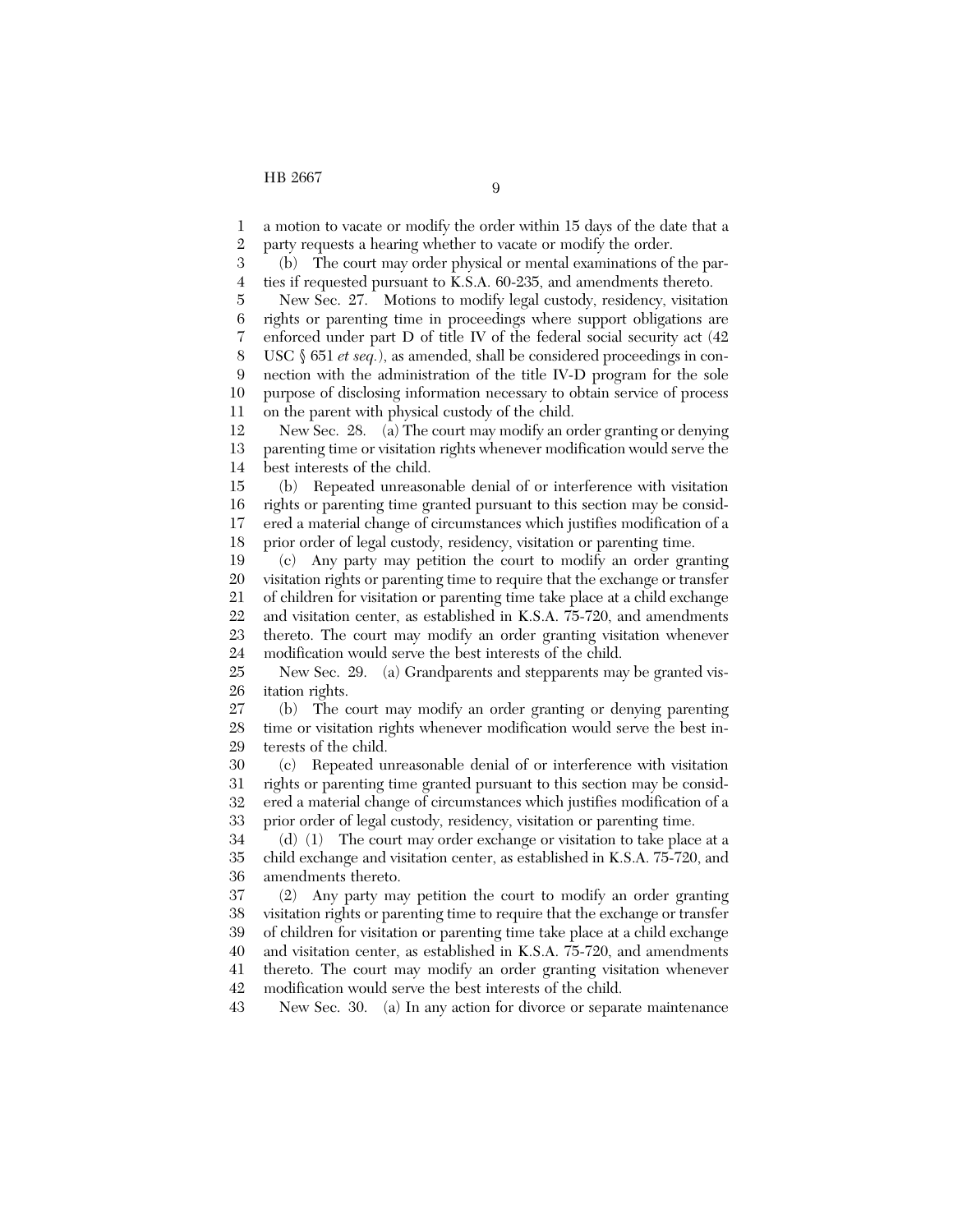1 2 the court shall make provisions for the support and education of the minor children.

3 4 5 6 7 8 9 10 11 12 13 14 15 16 17 18 19 20 21 22 23 24 25 (b) Regardless of the type of custodial arrangement ordered by the court, the court may order the child support and education expenses to be paid by either or both parents for any child less than 18 years of age, at which age the support shall terminate unless: (1) The parent or parents agree, by written agreement approved by the court, to pay support beyond the time the child reaches 18 years of age; (2) the child reaches 18 years of age before completing the child's high school education in which case the support shall not terminate automatically, unless otherwise ordered by the court, until June 30 of the school year during which the child became 18 years of age if the child is still attending high school; or (3) the child is still a bona fide high school student after June 30 of the school year during which the child became 18 years of age, in which case the court, on motion, may order support to continue through the school year during which the child becomes 19 years of age so long as the child is a bona fide high school student and the parents jointly participated or knowingly acquiesced in the decision which delayed the child's completion of high school. The court, in extending support pursuant to subsection (b)(3), may impose such conditions as are appropriate and shall set the child support utilizing the guideline table category for 12-year through 18-year old children. For purposes of this section, ''bona fide high school student'' means a student who is enrolled in full accordance with the policy of the accredited high school in which the student is pursuing a high school diploma or a graduate equivalency diploma (GED).

26 27 28 29 30 31 32 33 34 (c) Provision for payment of support and educational expenses of a child after reaching 18 years of age if still attending high school shall apply to any child subject to the jurisdiction of the court, including those whose support was ordered prior to July 1, 1992. If an agreement approved by the court prior to July 1, 1992, provides for termination of support before the date provided by subsection  $(b)(3)$ , the court may review and modify such agreement, and any order based on such agreement, to extend the date for termination of support to the date provided by subsection  $(b)(3)$ .

35 36 37 38 39 40 41 New Sec. 31. In determining the amount to be paid for child support, the court shall consider all relevant factors, without regard to marital misconduct, including the financial resources and needs of both parents, the financial resources and needs of the child and the physical and emotional condition of the child. Until a child reaches 18 years of age, the court may set apart any portion of property of either the husband or wife, or both, that seems necessary and proper for the support of the child.

42 43 New Sec. 32. The court may order that each parent execute any and all documents, including any releases, necessary so that both parents may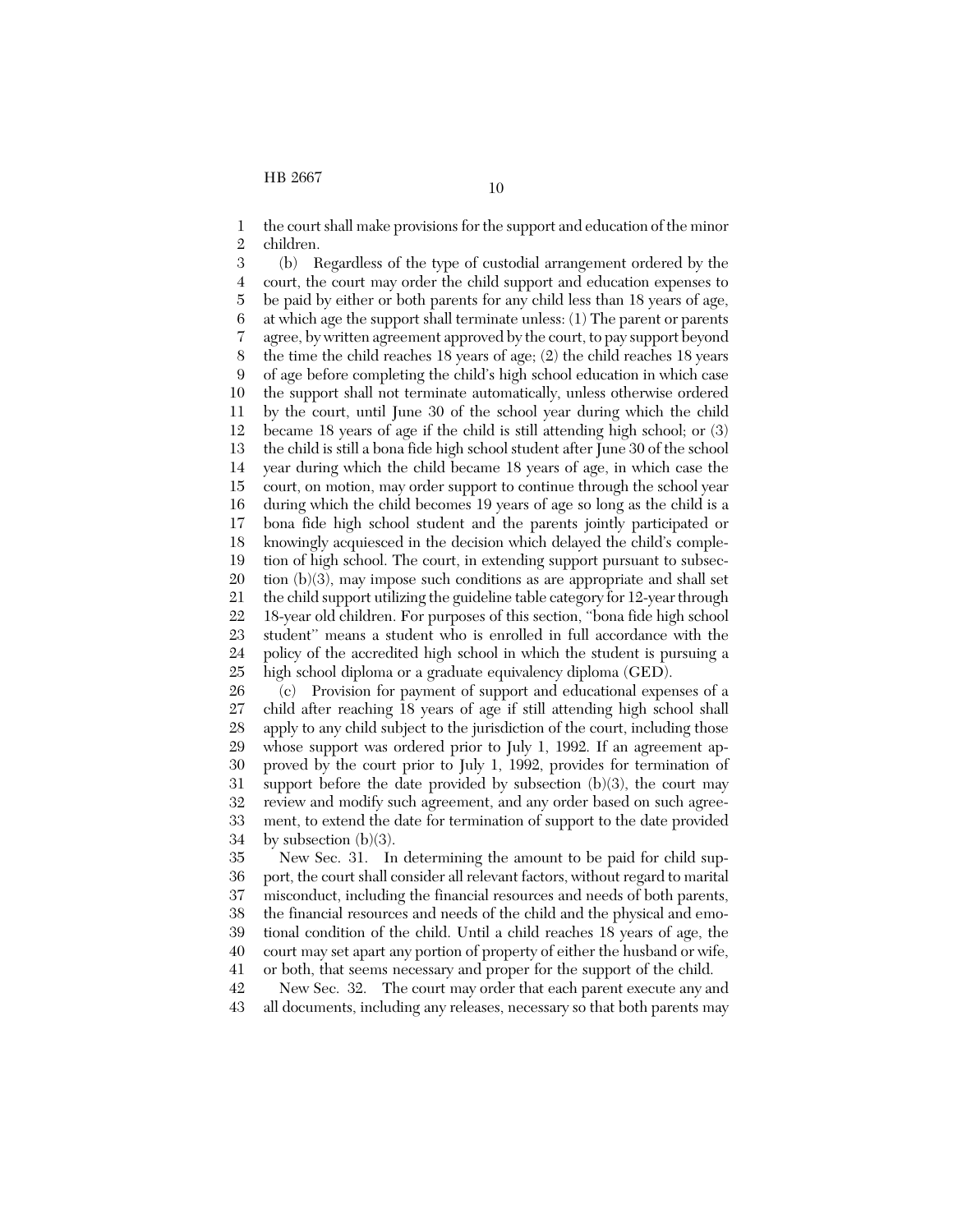1 2 3 4 5 obtain information from and to communicate with any health insurance provider regarding the health insurance coverage provided by such health insurance provider to the child. The provisions of this paragraph shall apply irrespective of which parent owns, subscribes or pays for such health insurance coverage.

6 7 8 9 10 11 12 13 14 15 16 New Sec. 33. Except for good cause shown, every order requiring payment of child support under this section shall require that the support be paid through the central unit for collection and disbursement of support payments designated pursuant to K.S.A. 23-4,118, and amendments thereto. A written agreement between the parties to make direct child support payments to the obligee and not pay through the central unit shall constitute good cause, unless the court finds the agreement is not in the best interest of the child or children. The obligor shall file such written agreement with the court. The obligor shall maintain written evidence of the payment of the support obligation and, at least annually, shall provide such evidence to the court and the obligee.

17 18 19 20 21 22 23 New Sec. 34. (a) The court may modify or change any prior order, including any order issued in a title IV-D case, within three years of the date of the original order or a modification order, when a material change in circumstances is shown, irrespective of the present domicile of the child or the parents. If more than three years has passed since the date of the original order or modification order, a material change in circumstance need not be shown.

24 25 26 27 28 (b) The court may make a modification of child support retroactive to a date at least one month after the date that the motion to modify was filed with the court. Any increase in support ordered effective prior to the date the court's judgment is filed shall not become a lien on real property pursuant to K.S.A. 60-2202, and amendments thereto.

29 30 31 32 33 34 New Sec. 35. If the divorce decree of the parties provides for an abatement of child support during any period provided in such decree, the child support such nonresidential parent owes for such period shall abate during such period of time, except that if the residential parent shows that the criteria for the abatement has not been satisfied there shall not be an abatement of such child support.

35 36 37 38 New Sec. 36. An order granting visitation rights or parenting time pursuant to this section may be enforced in accordance with the uniform child custody jurisdiction and enforcement act, or K.S.A. 23-701, and amendments thereto.

39 40 41 42 Sec. 37. K.S.A. 2009 Supp. 12-5005 is hereby amended to read as follows: 12-5005. (a) Every retired member of a local police or fire pension plan and every active member of the plan who is entitled to make an election to become a member of the Kansas police and firemen's re-

43 tirement system pursuant to K.S.A. 12-5003 or 74-4955 and amendments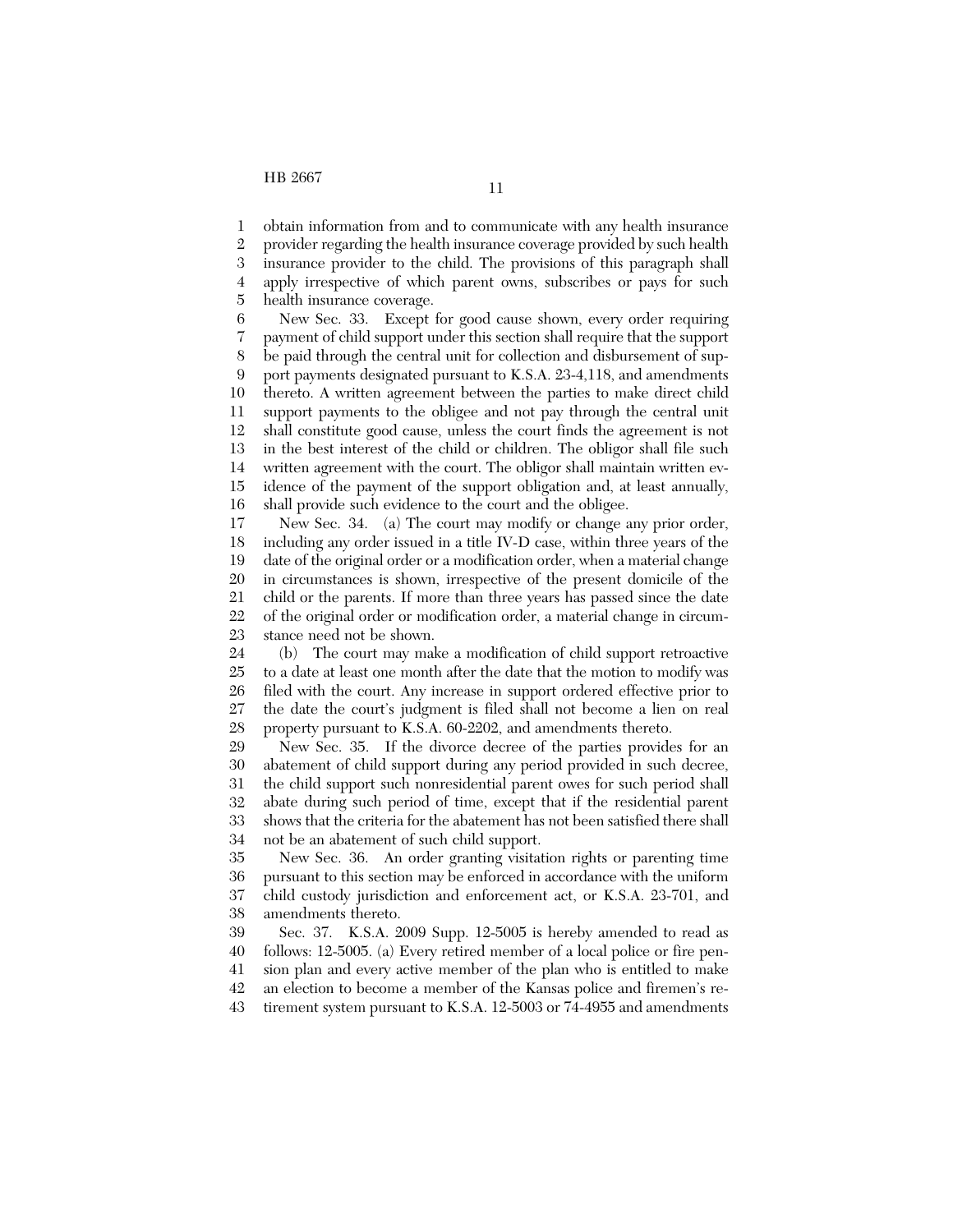1 2 3 4 5 6 thereto and who does not so elect shall become a special member of the Kansas police and firemen's retirement system on the entry date of the city which is affiliating with the Kansas police and firemen's retirement system with regard to all active members and retired members of the local police or fire pension plan under K.S.A. 74-4954 and amendments thereto.

7 8 9 10 11 12 13 14 15 16 17 18 19 20 (b) Beginning with the first payroll for services as a policeman or fireman after an active member of a local police or fire pension plan becomes a special member of the Kansas police and firemen's retirement system under this section, the city shall deduct from the compensation of each special member the greater of 7% or the percentage rate of contribution which the active member was required to contribute to the local police or fire pension plan preceding the entry date of the city, as employee contributions. The deductions shall be remitted quarterly, or as the board of trustees otherwise provides, to the executive secretary of the Kansas public employees retirement system for credit to the Kansas public employees retirement fund. All deductions shall be credited to the special members' individual accounts beginning on July 1 of the year following the entry date of the city for purposes of all active and retired members of the local police and fire pension plan.

21 22 23 24 25 26 27 28 (c) Except as otherwise provided in this act, each active member of a local police or fire pension plan who becomes a special member of the Kansas police and firemen's retirement system under this section shall be subject to the provisions of and entitled to pensions and other benefits, rights and privileges to the extent provided under the local police and fire pension plan on the day immediately preceding the entry date of the city which is affiliating with the Kansas police and firemen's retirement system with regard to all active members and retired members of the plan.

29 30 31 32 33 34 35 36 37 38 39 40 41 42 43 (d) Each retired member of a local police or fire pension plan who becomes a special member of the Kansas police and firemen's retirement system under this section shall be entitled to receive from the Kansas police and firemen's retirement system a pension or any other benefit to the same extent and subject to the same conditions as existed under the local police or fire pension plan on the day immediately preceding the entry date of the city which is affiliating with the system with regard to all active members and retired members of the plan under K.S.A. 74- 4954 and amendments thereto, except no retired special member shall be appointed in or to a position or office for which compensation is paid for service to the same state agency, or the same police or fire department of a city, township, special district or county or the same sheriff's office of a county. This subsection shall not apply to service rendered by a retiree as a juror, as a witness in any legal proceeding or action, as an election board judge or clerk or in any other office or position of a similar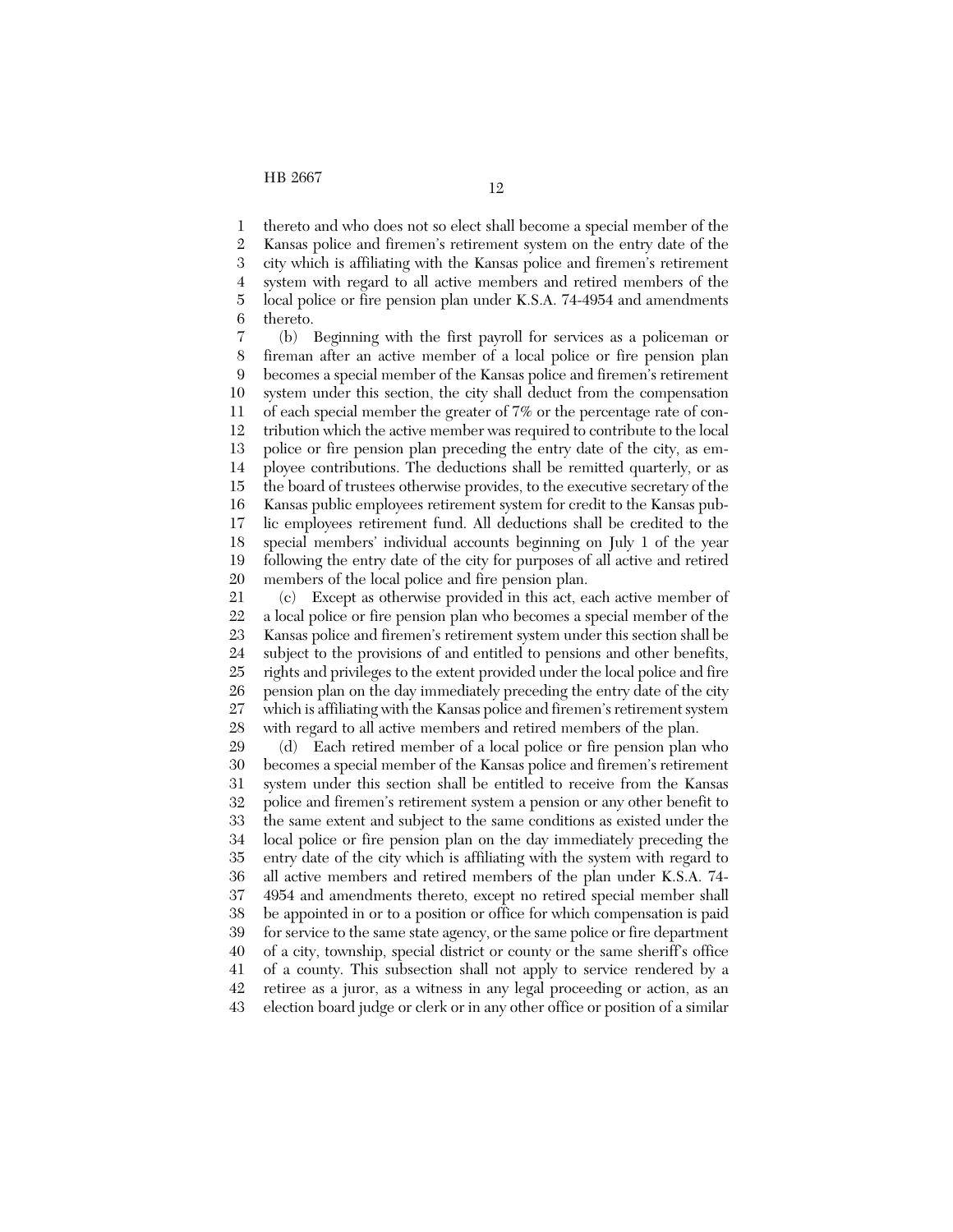1 2 3 4 5 6 7 8 9 10 11 12 13 14 15 16 17 18 19 20 21 22 23 24 25 26 27 28 29 30 31 32 33 34 35 nature. However, all such benefits paid shall be paid in accordance with the applicable requirements under section 401 (a)(9) of the federal internal revenue code of 1986 as applicable to governmental plans, as in effect on July 1, 2008, and the regulations thereto, as in effect on July 1, 2008, and in accordance with the provisions of K.S.A. 74-49,123, and amendments thereto. Any retiree employed by a participating employer in the Kansas police and firemen's retirement system shall not make contributions or receive additional credit under the system for that service. This subsection, except as it relates to contributions and additional credit, shall not apply to the employment of any retiree by the state of Kansas, or any county, city, township, special district, political subdivision or instrumentality of any one or several of the aforementioned for a period of not exceeding 30 days in any one calendar year. (e) (1) Every pension or other benefit received by any special member pursuant to subsection (c) or (d) is hereby made and declared exempt from any tax of the state of Kansas or any political subdivision or taxing body of this state; shall not be subject to execution, garnishment, attachment or any other process or claim whatsoever, except such pension or benefit or any accumulated contributions due and owing from the system to such special member are subject to decrees for child support or maintenance, or both, as provided in K.S.A. 60-1610 *sections 7, 9, 10, 13, 14, 15, 16, 17, 18, 19, 20, 21, 22, 23, 24, 26, 30, 31, 32, 33, 34 and 35,* and amendments thereto; and shall be unassignable, except that within 30 days after the death of a retirant the lump-sum death benefit payable to a retirant pursuant to the provisions of K.S.A. 74-4989 and amendments thereto may be assignable to a funeral establishment providing funeral services to such retirant by the beneficiary of such retirant. The Kansas public employees retirement system shall not be a party to any action under article 16 of chapter 60 of the Kansas Statutes Annotated, and amendments thereto, and is subject to orders from such actions issued by the district court of the county where such action was filed. Such orders from such actions shall specify either a specific amount or specific percentage of the amount of the pension or benefit or any accumulated contributions due and owing from the system to be distributed by the system pursuant to this act.

36 37 38 39 40 41 42 43 (2) Every pension or other benefit received by any special member pursuant to subsection (c) or (d) is hereby made and declared exempt from any tax of the state of Kansas or any political subdivision or taxing body of this state; shall not be subject to execution, garnishment, attachment or any other process or claim whatsoever, except such pension or benefit or any accumulated contributions due and owing from the system to such special members are subject to claims of an alternate payee under a qualified domestic relations order. As used in this subsection, the terms

13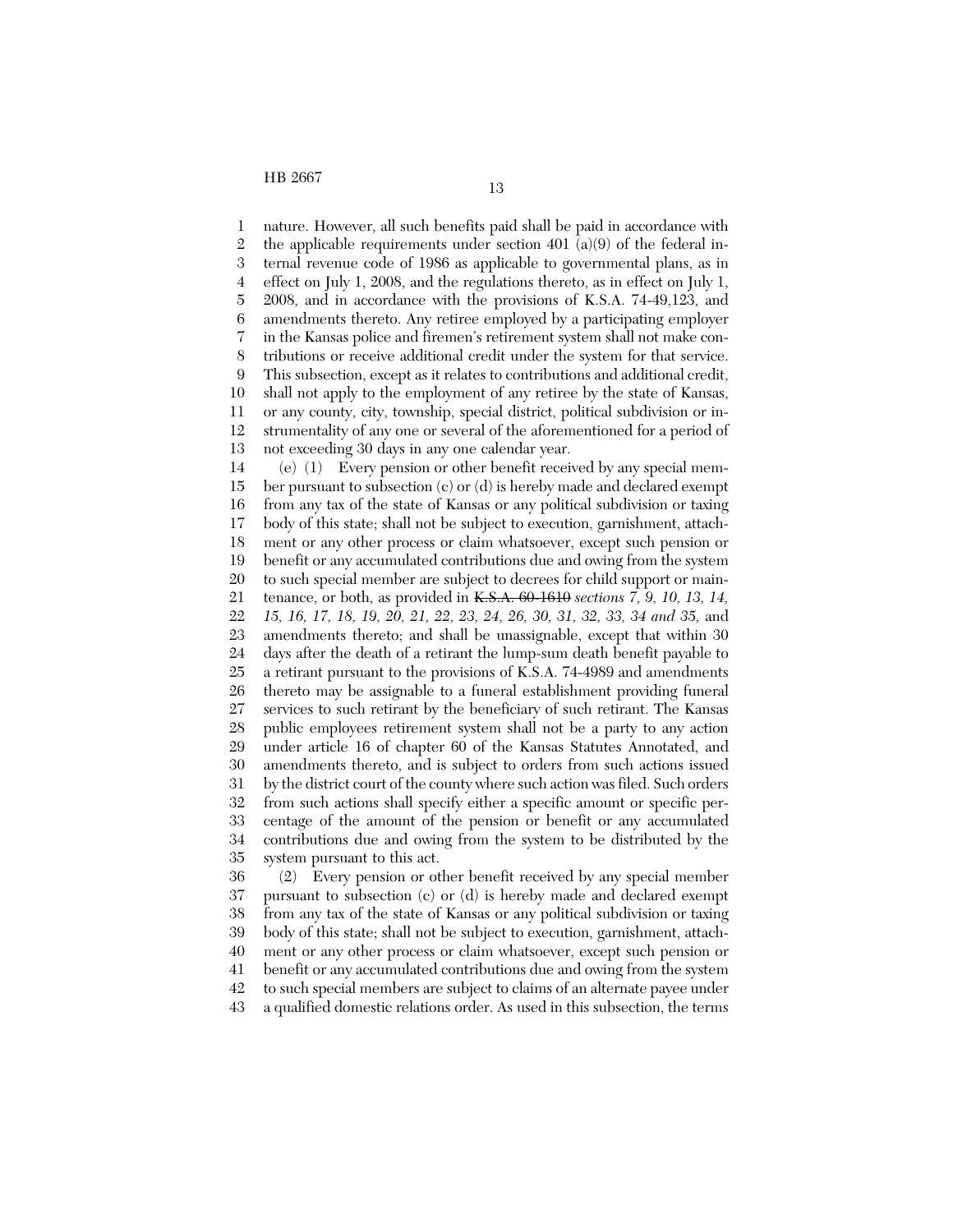1 2 3 4 5 "alternate payee" and "qualified domestic relations order" shall have the meaning ascribed to them in section  $414(p)$  of the federal internal revenue code of 1986, as in effect on July 1, 2008. The provisions of this subsection shall apply to any qualified domestic relations order which is in effect on or after July 1, 1994.

6 7 8 9 10 11 12 13 14 (f)  $(1)$  Subject to the provisions of K.S.A. 74-49,123 and amendments thereto, each participating employer, pursuant to the provisions of section 414(h)(2) of the federal internal revenue code of 1986, as in effect on July 1, 2008, shall pick up and pay the contributions which would otherwise be payable by members as prescribed in subsection (b) commencing with the third quarter of 1984. The contributions so picked up shall be treated as employer contributions for purposes of determining the amounts of federal income taxes to withhold from the member's compensation.

15 16 17 18 19 20 21 (2) Member contributions picked up by the employer shall be paid from the same source of funds used for the payment of compensation to a member. A deduction shall be made from each member's compensation equal to the amount of the member's contributions picked up by the employer, provided that such deduction shall not reduce the member's compensation for purposes of computing benefits under K.S.A. 12-5001 to 12-5007, inclusive, and amendments thereto.

22 23 24 25 26 27 28 29 (3) Member contributions picked up by the employer shall be remitted quarterly, or as the board may otherwise provide, to the executive secretary for credit to the Kansas public employees retirement fund. Such contributions shall be credited to a separate account within the member's individual account so that amounts contributed by the member commencing with the third quarter of 1984 may be distinguished from the member contributions picked up by the employer. Interest shall be added annually to members' individual accounts.

30 31 32 33 34 35 36 37 38 39 40 41 42 Sec. 38. K.S.A. 20-164 is hereby amended to read as follows: 20-164. (a) The supreme court shall establish by rule an expedited judicial process which shall be used in the establishment, modification and enforcement of orders of support pursuant to the Kansas parentage act; K.S.A. 23-451 et seq., 39-718a, 39-755, 60-1610, and amendments thereto, or K.S.A. 39-718b, and amendments thereto; K.S.A. 2007 *2009* Supp. 38-2243, 38- 2244 or 38-2255, and amendments thereto; or K.S.A. 23-4,105 through 23-4,118 and amendments thereto;  $\sigma$  K.S.A. 23-4,125 through 23-4,137, and amendments thereto*; or sections 7, 9, 10, 13, 14, 15, 16, 17, 18, 19, 20, 21, 22, 23, 24, 26, 30, 31, 32, 33, 34 and 35, and amendments thereto*. (b) The supreme court shall establish by rule an expedited judicial process for the enforcement of court orders granting visitation rights or parenting time.

43 Sec. 39. K.S.A. 20-165 is hereby amended to read as follows: 20-165.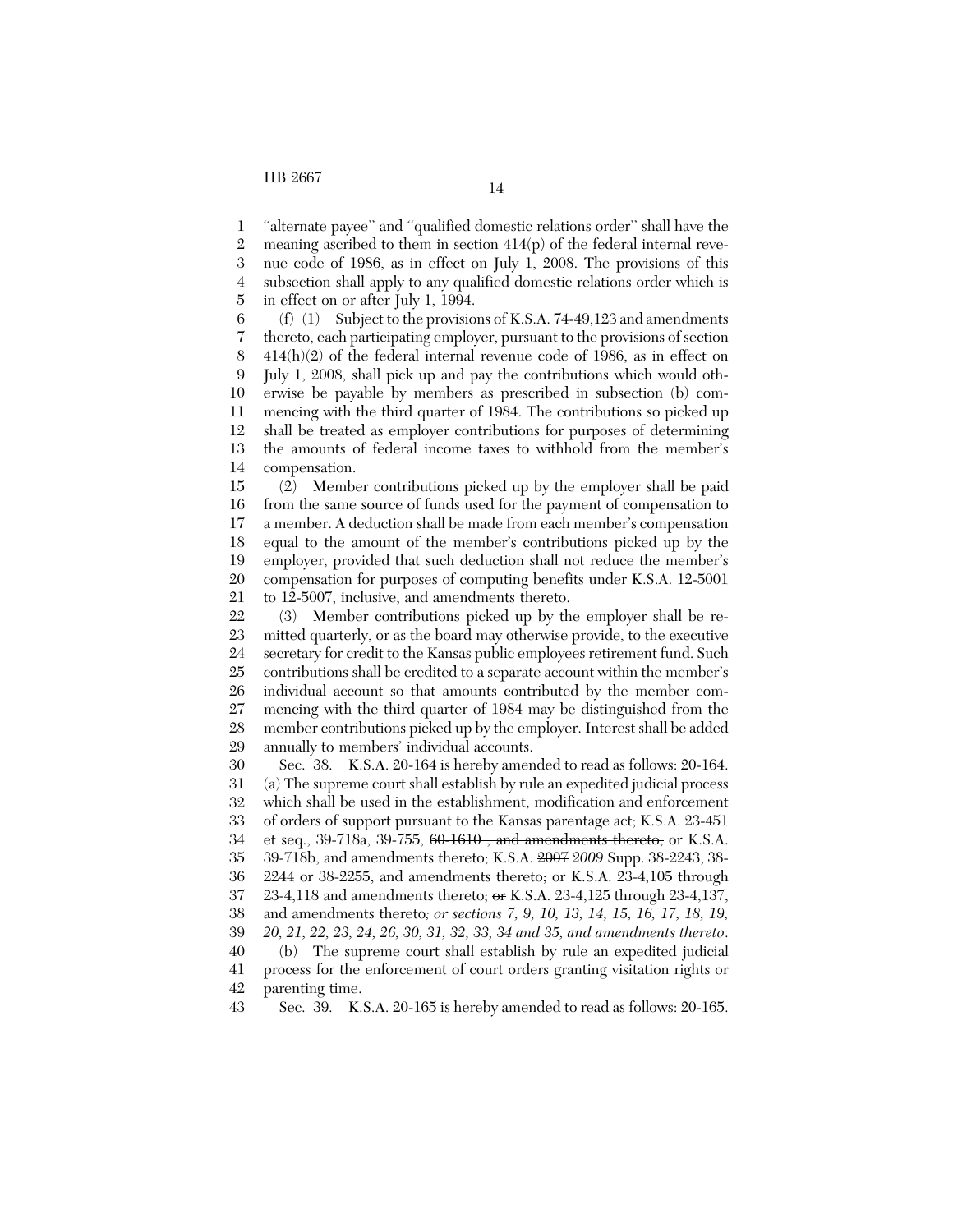HB 2667 15

1 2 3 4 5 6 7 8 9 10 11 12 13 14 15 16 17 18 19 20 The supreme court shall adopt rules establishing guidelines for the amount of child support to be ordered in any action in this state including, but not limited to, K.S.A. 38-1121, 39-755 and 60-1610 *sections 7, 9, 10, 13, 14, 15, 16, 17, 18, 19, 20, 21, 22, 23, 24, 26, 30, 31, 32, 33, 34 and 35*, and amendments thereto. In adopting such rules, the court shall consider the criteria in K.S.A. 38-1121*, and amendments thereto*. Sec. 40. K.S.A. 20-302b is hereby amended to read as follows: 20- 302b. (a) A district magistrate judge shall have the jurisdiction and power, in any case in which a violation of the laws of the state is charged, to conduct the trial of traffic infractions, cigarette or tobacco infractions or misdemeanor charges, to conduct the preliminary examination of felony charges and to hear felony arraignments subject to assignment pursuant to K.S.A. 20-329 and amendments thereto. Except as otherwise provided, in civil cases, a district magistrate judge shall have jurisdiction over actions filed under the code of civil procedure for limited actions, K.S.A. 61-2801 et seq., and amendments thereto, and concurrent jurisdiction, powers and duties with a district judge. Except as otherwise specifically provided in subsection (b), a district magistrate judge shall not have jurisdiction or cognizance over the following actions: (1) Any action, other than an action seeking judgment for an unse-

21 22 23 24 25 26 27 28 29 30 31 cured debt not sounding in tort and arising out of a contract for the provision of goods, services or money, in which the amount in controversy, exclusive of interests and costs, exceeds \$10,000. The provisions of this subsection shall not apply to actions filed under the code of civil procedure for limited actions, K.S.A. 61-2801 et seq. and amendments thereto. In actions of replevin, the affidavit in replevin or the verified petition fixing the value of the property shall govern the jurisdiction. Nothing in this paragraph shall be construed as limiting the power of a district magistrate judge to hear any action pursuant to the Kansas probate code or to issue support orders as provided by paragraph (6) of this subsection;

32 33 (2) actions against any officers of the state, or any subdivisions thereof, for misconduct in office;

34 (3) actions for specific performance of contracts for real estate;

35 36 37 38 39 40 41 42 (4) actions in which title to real estate is sought to be recovered or in which an interest in real estate, either legal or equitable, is sought to be established. Nothing in this paragraph shall be construed as limiting the right to bring an action for forcible detainer as provided in the acts contained in K.S.A. 61-3801 through 61-3808, and amendments thereto. Nothing in this paragraph shall be construed as limiting the power of a district magistrate judge to hear any action pursuant to the Kansas probate code;

43 (5) actions to foreclose real estate mortgages or to establish and fore-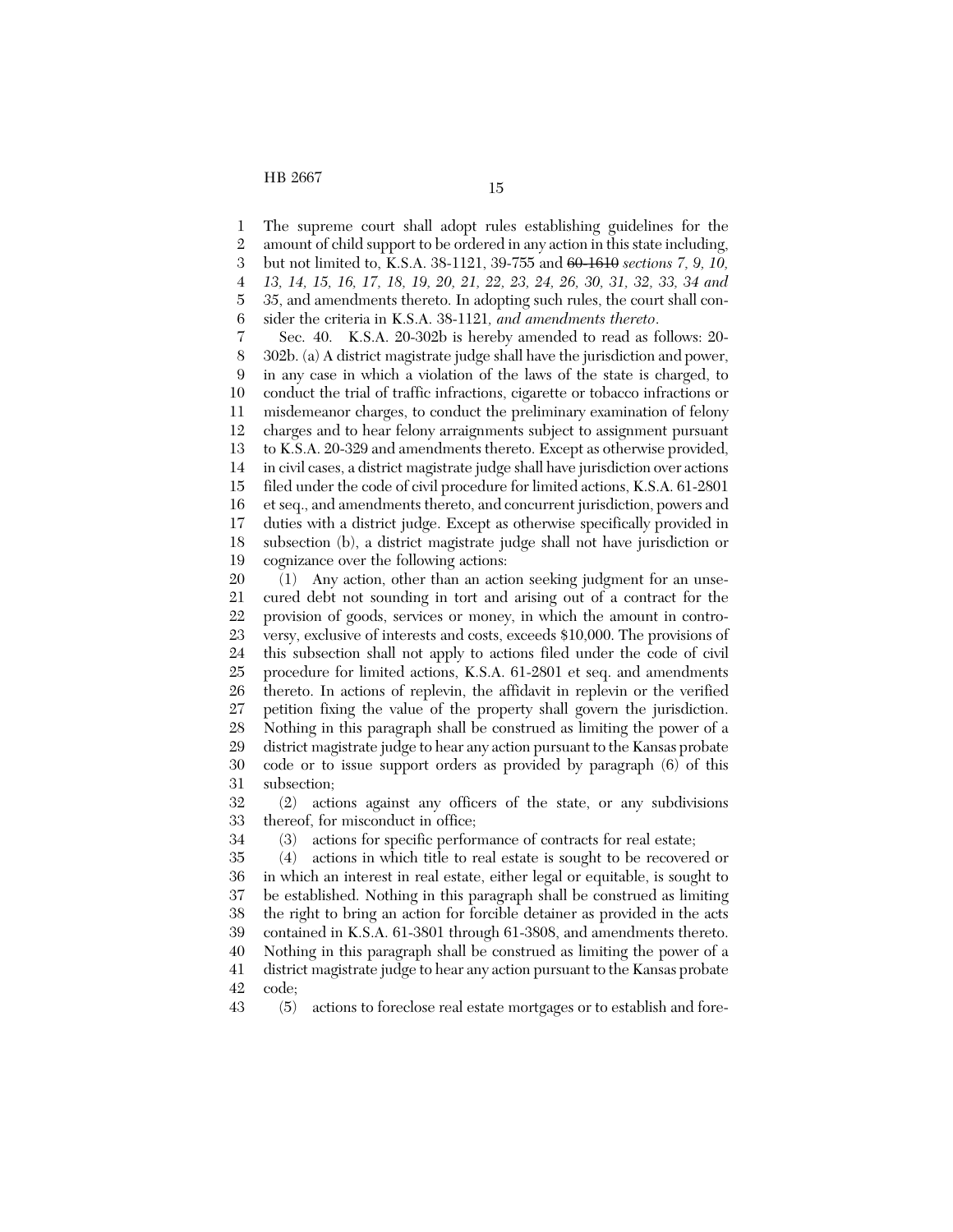1 2 3 4 5 6 7 8 9 10 11 12 13 14 15 16 17 18 19 20 21 22 23 24 25 26 27 28 29 30 31 32 33 34 35 36 37 38 39 close liens on real estate as provided in the acts contained in article 11 of chapter 60 of the Kansas Statutes Annotated, and amendments thereto; (6) actions for divorce, separate maintenance or custody of minor children. Nothing in this paragraph shall be construed as limiting the power of a district magistrate judge to: (A) Except as provided in subsection (e), hear any action pursuant to the Kansas code for care of children or the revised Kansas juvenile justice code; (B) establish, modify or enforce orders of support, including, but not limited to, orders of support pursuant to the Kansas parentage act, K.S.A. 23-9,101 et seq., 39-718b, 39-755 or 60-1610 or K.S.A. 23-4,105 through 23-4,118, 23-4,125 through 23-4,137, or K.S.A. 2007 Supp. 38-2338, 38-2339 or*,* 38-2350 *or sections 7, 9, 10, 13, 14, 15, 16, 17, 18, 19, 20, 21, 22, 23, 24, 26, 30, 31, 32, 33, 34 and 35*, and amendments thereto; or (C) enforce orders granting visitation rights or parenting time; (7) habeas corpus; (8) receiverships; (9) change of name; (10) declaratory judgments; (11) mandamus and quo warranto; (12) injunctions; (13) class actions; (14) rights of majority; and (15) actions pursuant to K.S.A. 59-29a01 et seq. and amendments thereto. (b) Notwithstanding the provisions of subsection (a), in the absence, disability or disqualification of a district judge, a district magistrate judge may: (1) Grant a restraining order, as provided in K.S.A. 60-902 and amendments thereto; (2) appoint a receiver, as provided in K.S.A. 60-1301 and amendments thereto; and (3) make any order authorized by K.S.A. 60-1607 and amendments thereto. (c) In accordance with the limitations and procedures prescribed by law, and subject to any rules of the supreme court relating thereto, any appeal permitted to be taken from an order or final decision of a district magistrate judge shall be tried and determined *de novo* by a district judge, except that in civil cases where a record was made of the action or proceeding before the district magistrate judge, the appeal shall be tried and

40 41 42 determined on the record by a district judge. (d) Except as provided in subsection (e), upon motion of a party, the chief judge may reassign an action from a district magistrate judge to a

43 district judge.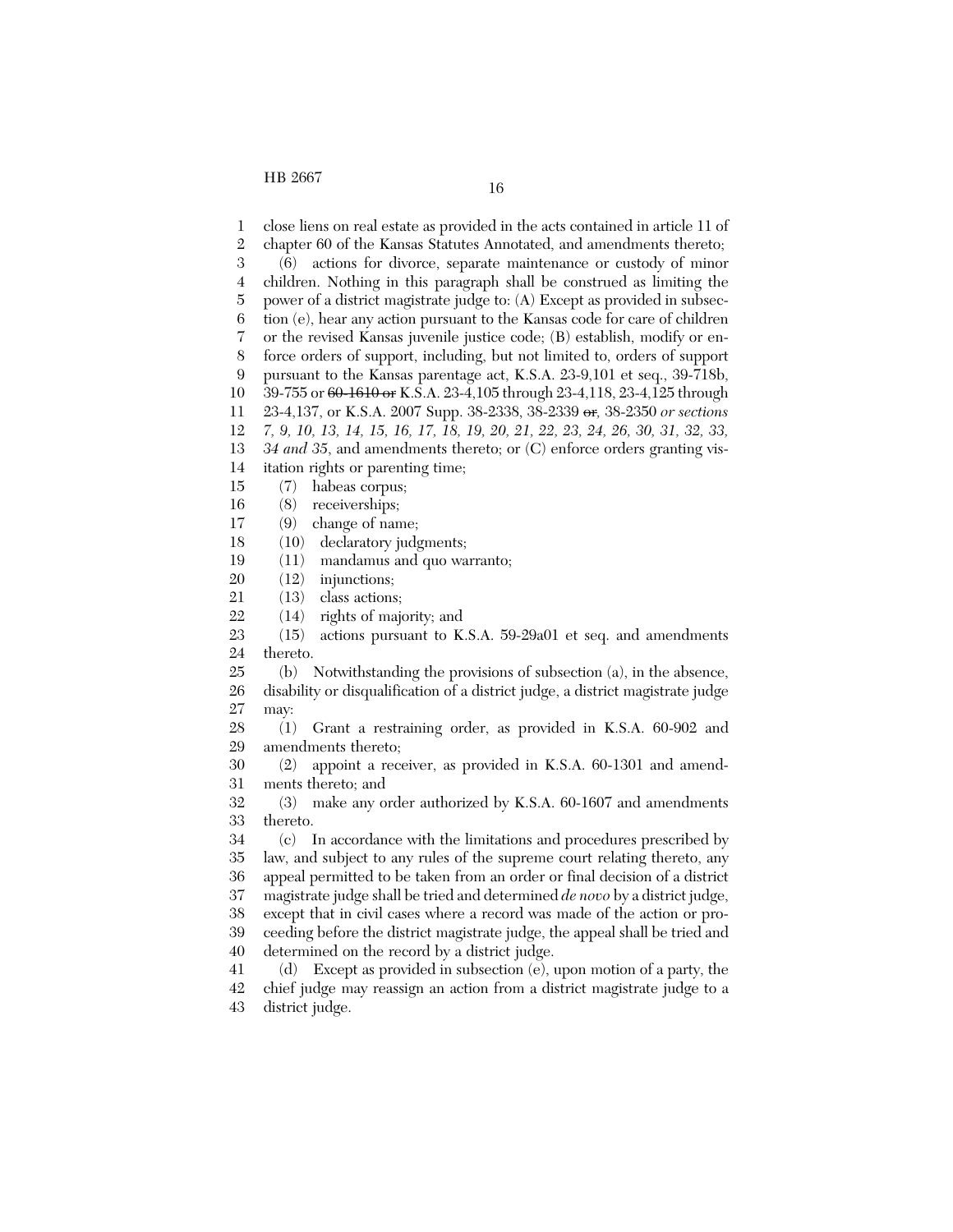1 2 3 4 5 6 (e) Upon motion of a party for a petition or motion filed under the Kansas code for care of children requesting termination of parental rights pursuant to K.S.A. 2007 Supp. 38-2361 through 38-2367, and amendments thereto, the chief judge shall reassign such action from a district magistrate judge to a district judge. Sec. 41. K.S.A. 23-4,118 is hereby amended to read as follows: 23-

7 8 9 10 11 12 13 14 4,118. (a) The department of social and rehabilitation services, the title IV-D agency for the state, shall maintain a central unit for collection and disbursement of support payments to meet the requirements of title IV-D and this section. Such central unit shall be known as the Kansas payment center. The name ''Kansas payment center'' shall be reserved for use by the state of Kansas for the functions of the central unit and shall not be used by any entity without the consent of the secretary of social and rehabilitation services.

15 16 17 18 The department may contract with another entity for development, enhancement or operation, in whole or in part, of such central unit. The Kansas payment center shall be subject to the following conditions and limitations:

19 20 21 (1) The Kansas payment center shall be subject to the Kansas supreme court rule concerning official child support and maintenance records established pursuant to subsection (c).

22 23 24 25 26 27 28 29 (2) No contract shall include provisions allowing the contractor to be paid, in whole or in part, on the basis of an amount per phone call received by the center nor allowing the contractor to be paid an amount per check issued for checks that were issued in error by the center. Nothing in this paragraph shall be construed to prevent the secretary of social and rehabilitation services from compensating on the basis of an amount per phone call any contractor that does not process receipts or disbursements under this section.

30 31 32 33 34 35 36 37 (3) Any contract for processing receipts or disbursements under this section shall include penalty provisions for noncompliance with federal regulations relating to the timeliness of collections and disbursements and shall include a monetary penalty of \$100 for each erroneous transaction, whether related to collection or disbursement. Penalties shall be collected as and when assessed. Of the penalty, \$25 shall be allocated to the obligee and \$75 shall be allocated to the department of social and rehabilitation services.

38 39 40 41 42 43 (4) Designees of the secretary of social and rehabilitation services and designees of the office of judicial administration shall have full access to all data, subject to the provisions of title IV-D of the federal social security act, 42 U.S.C. § 651 et seq. Designees of the secretary of social and rehabilitation services, all district court clerks and court trustees shall have access to records of the Kansas payment center sufficient to allow them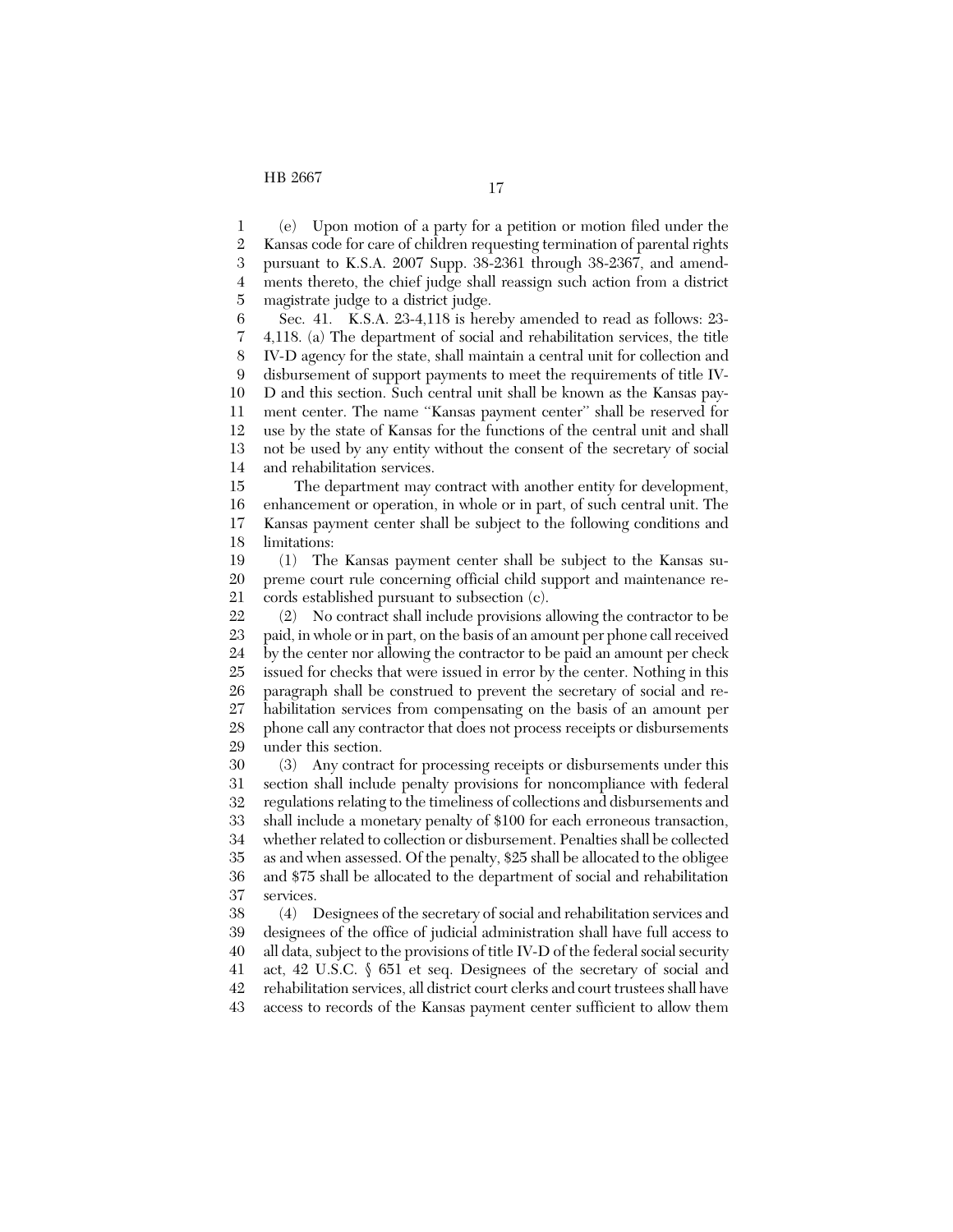1 2 to assist in the process of matching support payments to the correct accounts.

3 4 5 6 7 (5) The Kansas payment center shall provide sufficient customer service staff during regular business hours. Obligors and obligees shall be provided 24-hour access to information about the status of receipts and disbursements, including, but not limited to, date of receipt by the center, date of processing by the center and date of disbursement to the obligee.

8 9 10 11 12 13 14 15 (b) The Kansas payment center shall have, by operation of law, a limited power of attorney to perform the specific act of endorsing and negotiating all drafts, checks, money orders or other negotiable instruments representing support payments received by the center. Nothing in this subsection shall be construed as affecting the property rights or interests of any person in such negotiable instruments. The provisions of this subsection shall apply to any negotiable instrument received by the center on or after October 1, 2000.

16 17 18 (c) The Kansas supreme court, by court rule, shall establish the procedure for the creation, maintenance and correction of official child support and maintenance records for use as official court records.

19 20 21 22 23 24 25 26 (d) The department shall collaborate with the Kansas supreme court to maintain the Kansas payment center, which shall include all support payments subject to the requirements of title IV-D of the federal social security act, 42 U.S.C. § 651 et seq., and, except as specifically directed otherwise by the court pursuant to K.S.A. 60-1610 *sections 7, 9, 10, 13, 14, 15, 16, 17, 18, 19, 20, 21, 22, 23, 24, 26, 30, 31, 32, 33, 34 and 35*, and amendments thereto, all other support payments due under a court order entered in this state.

27 28 29 30 31 32 (e) Any provision in any support order or income withholding order entered in this state which requires remittance of support payments to the clerk of the district court or district court trustee shall be deemed to require remittance of support payments to the Kansas payment center, regardless of the date the support or income withholding order was entered.

33 34 35 36 (f) (1) Except as otherwise provided in this subsection, payments received by the Kansas payment center which cannot be matched to any account nor returned to the payor shall be transferred to the state treasurer in accordance with the unclaimed property act.

37 38 39 40 (2) Except as otherwise provided in this subsection, disbursements which cannot be delivered to the payee after a good faith effort to locate the payee shall be transferred to the state treasurer in accordance with the unclaimed property act.

41 42 43 (3) To the extent that the secretary of social and rehabilitation services would be required to treat as federal program income any amount transferable to the state treasurer pursuant to this subsection or the un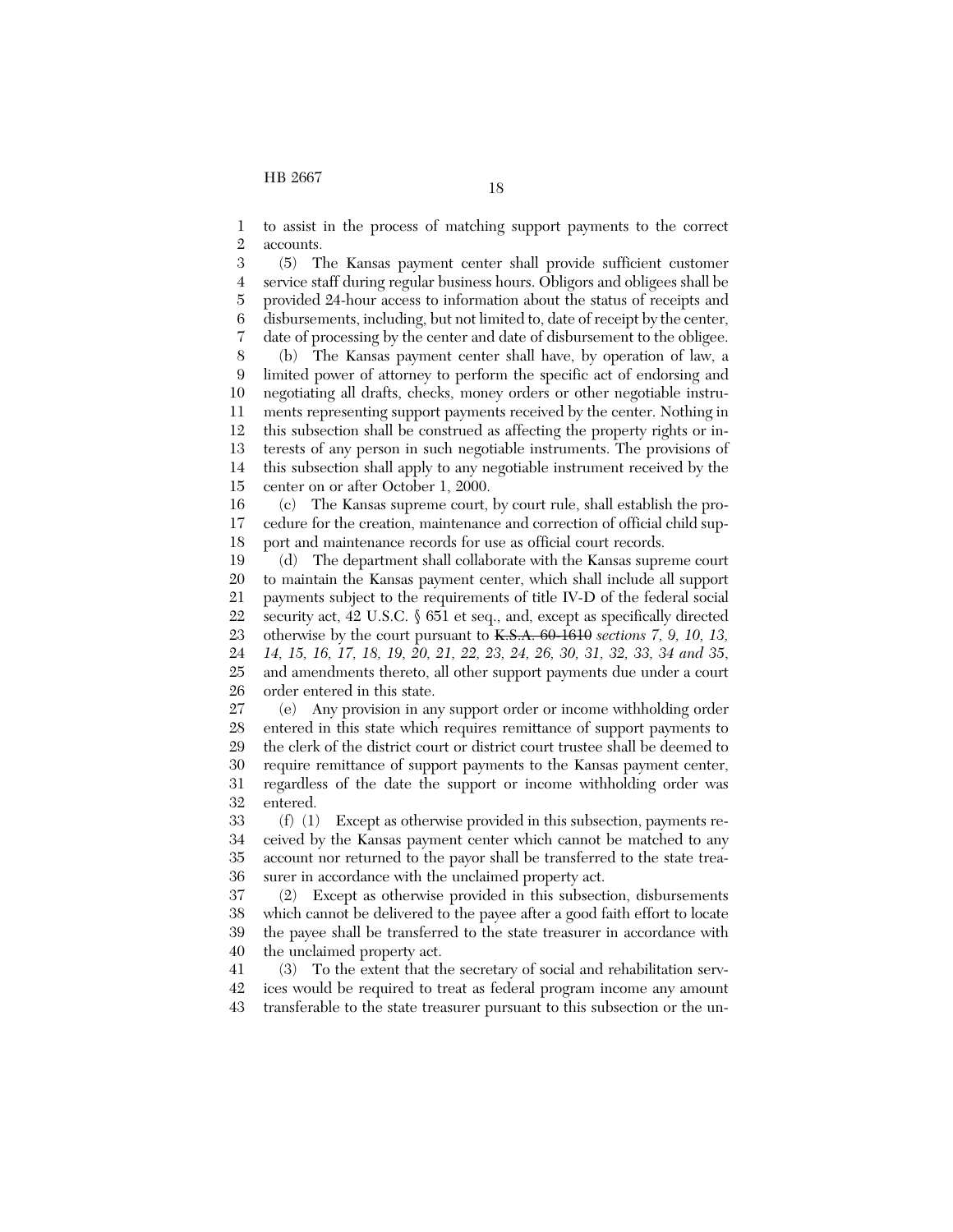1 claimed property act, such amount shall not be presumed abandoned but

2 3 4 shall be held by the secretary until the amount may be delivered to the true owner. The secretary and the state treasurer shall collaborate on procedures for locating the true owner and confirming claims to amounts

5 so held.

6 7 8 9 10 11 12 13 14 Sec. 42. K.S.A. 60-1606 is hereby amended to read as follows: 60- 1606. The court shall grant a requested decree of divorce, separate maintenance or annulment unless the granting of the decree is discretionary under this act or unless the court finds that there are no grounds for the requested alteration of marital status. If a decree of divorce, separate maintenance or annulment is denied for lack of grounds, the court shall nevertheless, if application is made by one of the parties, make the orders authorized by subsections (a) and (b) of K.S.A. 60-1610 *sections 1 and 2*, and amendments thereto.

15 16 17 18 19 Sec. 43. K.S.A. 60-1613 is hereby amended to read as follows: 60- 1613. (a) The provisions of K.S.A. 23-4,107 shall apply to all orders of support issued under K.S.A. 60-1610 *sections 7, 9, 10, 13, 14, 15, 16, 17, 18, 19, 20, 21, 22, 23, 24, 26, 30, 31, 32, 33, 34 and 35,* and amendments thereto.

20 21 22 23 24 25 26 27 28 29 30 31 (b) Any assignment previously ordered under this section remains binding on the employer, trustee or other payor of the earnings or income. The payor shall withhold from the earnings or trust income payable to the person obligated to support the amount specified in the assignment and shall transmit the payments to the district court trustee or the person specified in the order. The payor may withhold from the earnings or trust income payable to the person obliged to pay support a cost recovery fee of \$5 for each payment made or \$10 for each month for which payment is made, whichever is less. An employer shall not discharge or otherwise discipline an employee as a result of an assignment previously ordered under this section. Sec. 44. K.S.A. 60-1620 is hereby amended to read as follows: 60-

32 33 34 35 36 37 38 39 40 1620. (a) Except as provided in subsection (d), a parent entitled to legal custody or residency of or parenting time with a child pursuant to K.S.A. 60-1610 *sections 7, 9, 10, 13, 14, 15, 16, 17, 18, 19, 20, 21, 22, 23, 24, 26, 30, 31, 32, 33, 34 and 35,* and amendments thereto*,* shall give written notice to the other parent not less than 30 days prior to: (1) Changing the residence of the child; or (2) removing the child from this state for a period of time exceeding 90 days. Such notice shall be sent by restricted mail, return receipt requested, to the last known address of the other parent.

41 42 43 (b) Failure to give notice as required by subsection (a) is an indirect civil contempt punishable as provided by law. In addition, the court may assess, against the parent required to give notice, reasonable attorney fees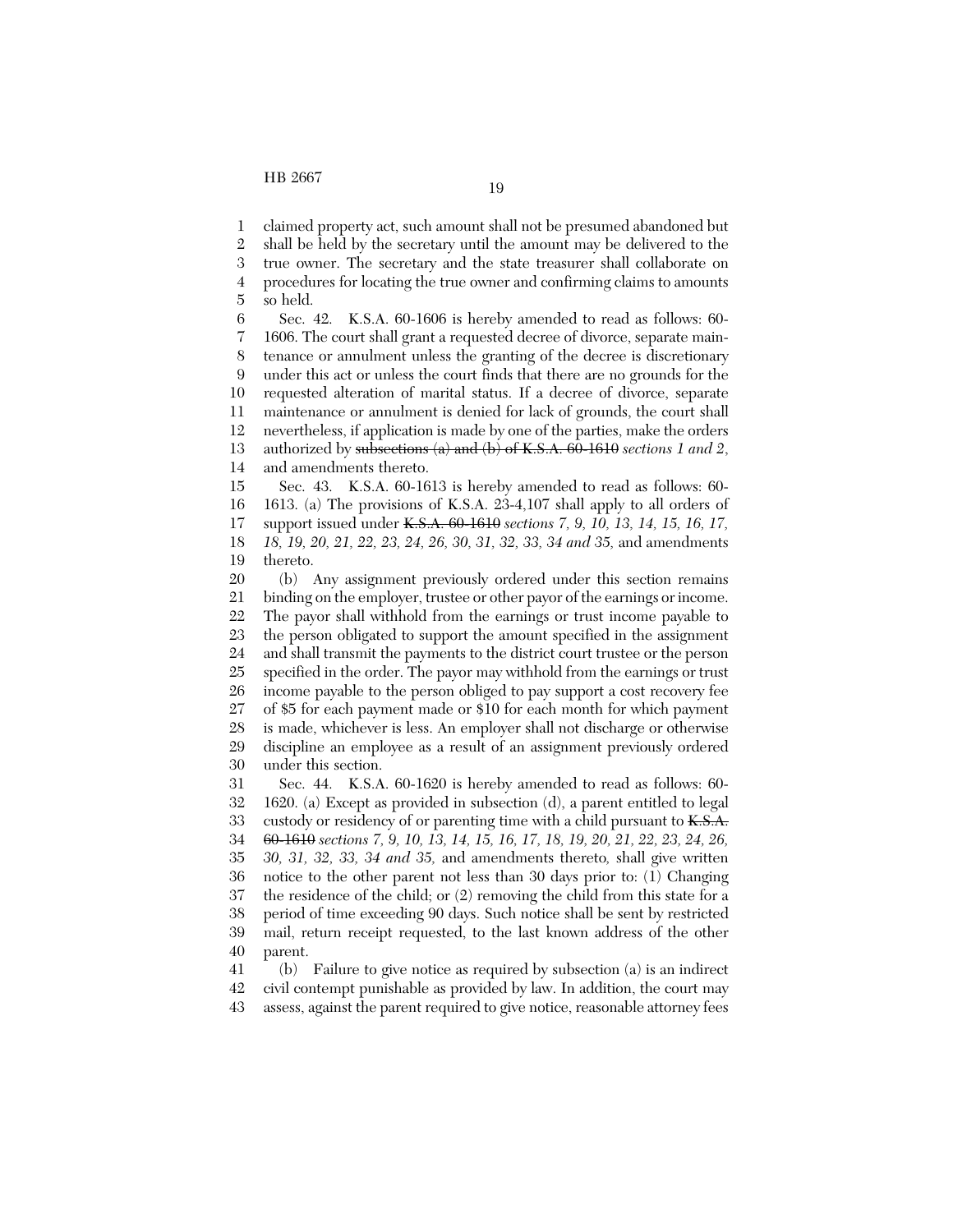1 2 and any other expenses incurred by the other parent by reason of the failure to give notice.

3 4 5 6 7 8 9 10 11 12 13 14 15 16 (c) A change of the residence or the removal of a child as described in subsection (a) may be considered a material change of circumstances which justifies modification of a prior order of legal custody, residency, child support or parenting time. In determining any motion seeking a modification of a prior order based on change of residence or removal as described in (a), the court shall consider all factors the court deems appropriate including, but not limited to: (1) The effect of the move on the best interests of the child; (2) the effect of the move on any party having rights granted pursuant to K.S.A. 60-1610 *sections 7, 9, 10, 13, 14, 15, 16, 17, 18, 19, 20, 21, 22, 23, 24, 26, 30, 31, 32, 33, 34 and 35*, and amendments thereto; and (3) the increased cost the move will impose on any party seeking to exercise rights granted under K.S.A. 60-1610 *sections 7, 9, 10, 13, 14, 15, 16, 17, 18, 19, 20, 21, 22, 23, 24, 26, 30, 31, 32, 33, 34 and 35*, and amendments thereto.

17 18 19 20 21 22 23 (d) A parent entitled to the legal custody or residency of a child pursuant to K.S.A. 60-1610 *sections 7, 9, 10, 13, 14, 15, 16, 17, 18, 19, 20, 21, 22, 23, 24, 26, 30, 31, 32, 33, 34 and 35,* and amendments thereto*,* shall not be required to give the notice required by this section to the other parent when the other parent has been convicted of any crime specified in article 34, 35 or 36 of chapter 21 of the Kansas Statutes Annotated in which the child is the victim of such crime.

24 25 26 27 28 29 30 31 32 33 34 35 36 37 38 39 40 41 Sec. 45. K.S.A. 60-1629 is hereby amended to read as follows: 60- 1629. (a) A parent entitled to legal custody of, or residency of, or parenting time with a child pursuant to K.S.A. 60-1610 *sections 7, 9, 10, 13, 14, 15, 16, 17, 18, 19, 20, 21, 22, 23, 24, 26, 30, 31, 32, 33, 34 and 35*, and amendments thereto, shall give written notice to the other parent of one or more of the following events when such parent: (1) Is subject to the registration requirements of the Kansas offender registration act, K.S.A. 22-4901, et seq., and amendments thereto, or any similar act in any other state, or under military or federal law; (2) has been convicted of abuse of a child, K.S.A. 21-3609, and amendments thereto; (3) is residing with an individual who is known by the parent to be subject to the registration requirements of the Kansas offender registration act, K.S.A. 22-4901, et seq., and amendments thereto, or any similar act in any other state, or under military or federal law; or (4) is residing with an individual who is known by the parent to have been convicted of abuse of a child, K.S.A. 21-3609, and amendments thereto. Such notice shall be sent by restricted mail, return receipt requested, to the last known address of the other parent within 10 days following such event.

42 43 (b) Failure to give notice as required by subsection (a) is an indirect civil contempt punishable as provided by law. In addition, the court may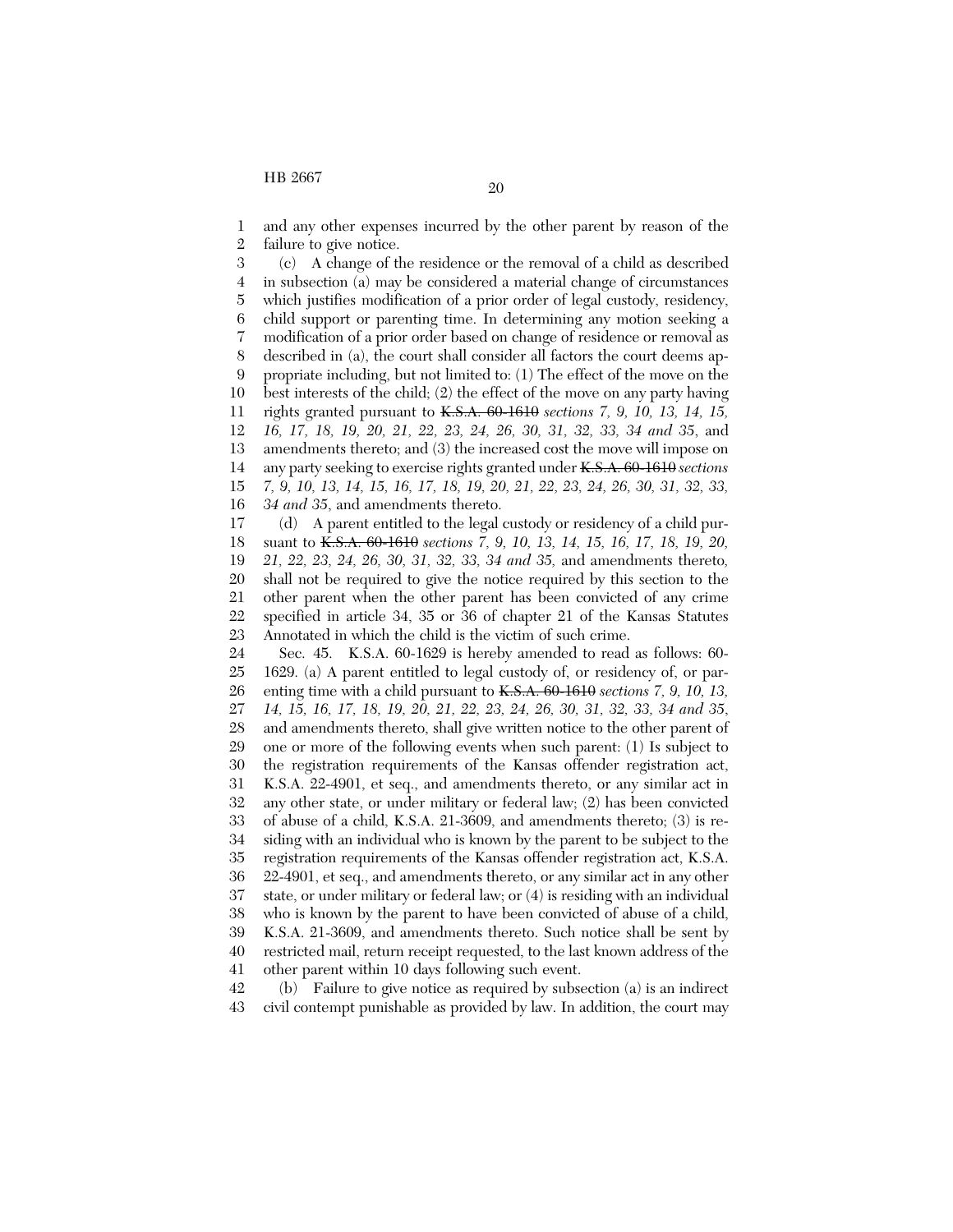1 assess, against the parent required to give notice, reasonable attorney fees

2 3 and any other expenses incurred by the other parent by reason of the failure to give notice.

4 5 6 (c) An event described in subsection (a) may be considered a material change of circumstances which justifies modification of a prior order of legal custody, residency, child support or parenting time.

7 8 9 10 Sec. 46. K.S.A. 60-3107 is hereby amended to read as follows: 60- 3107. (a) The court may approve any consent agreement to bring about a cessation of abuse of the plaintiff or minor children or grant any of the following orders:

11 12 13 14 15 16 17 18 (1) Restraining the defendant from abusing, molesting or interfering with the privacy or rights of the plaintiff or of any minor children of the parties. Such order shall contain a statement that if such order is violated, such violation may constitute assault as provided in K.S.A. 21-3408, and amendments thereto, battery as provided in K.S.A. 21-3412, and amendments thereto, domestic battery as provided in K.S.A. 21-3412a, and amendments thereto and violation of a protective order as provided in K.S.A. 21-3843, and amendments thereto.

19 20 21 22 23 24 25 26 27 28 (2) Granting possession of the residence or household to the plaintiff to the exclusion of the defendant, and further restraining the defendant from entering or remaining upon or in such residence or household, subject to the limitation of subsection (d). Such order shall contain a statement that if such order is violated, such violation shall constitute criminal trespass as provided in subsection (c) of K.S.A. 21-3721, and amendments thereto, and violation of a protective order as provided in K.S.A. 21-3843, and amendments thereto. The court may grant an order, which shall expire 60 days following the date of issuance, restraining the defendant from cancelling utility service to the residence or household.

29 30 (3) Requiring defendant to provide suitable, alternate housing for the plaintiff and any minor children of the parties.

31 32 (4) Awarding temporary custody and residency and establishing temporary parenting time with regard to minor children.

33 34 (5) Ordering a law enforcement officer to evict the defendant from the residence or household.

35 36 37 38 39 40 41 (6) Ordering support payments by a party for the support of a party's minor child, if the party is the father or mother of the child, or the plaintiff, if the plaintiff is married to the defendant. Such support orders shall remain in effect until modified or dismissed by the court or until expiration and shall be for a fixed period of time not to exceed one year. On the motion of the plaintiff, the court may extend the effect of such order for 12 months.

42 (7) Awarding costs and attorney fees to either party.

43 (8) Making provision for the possession of personal property of the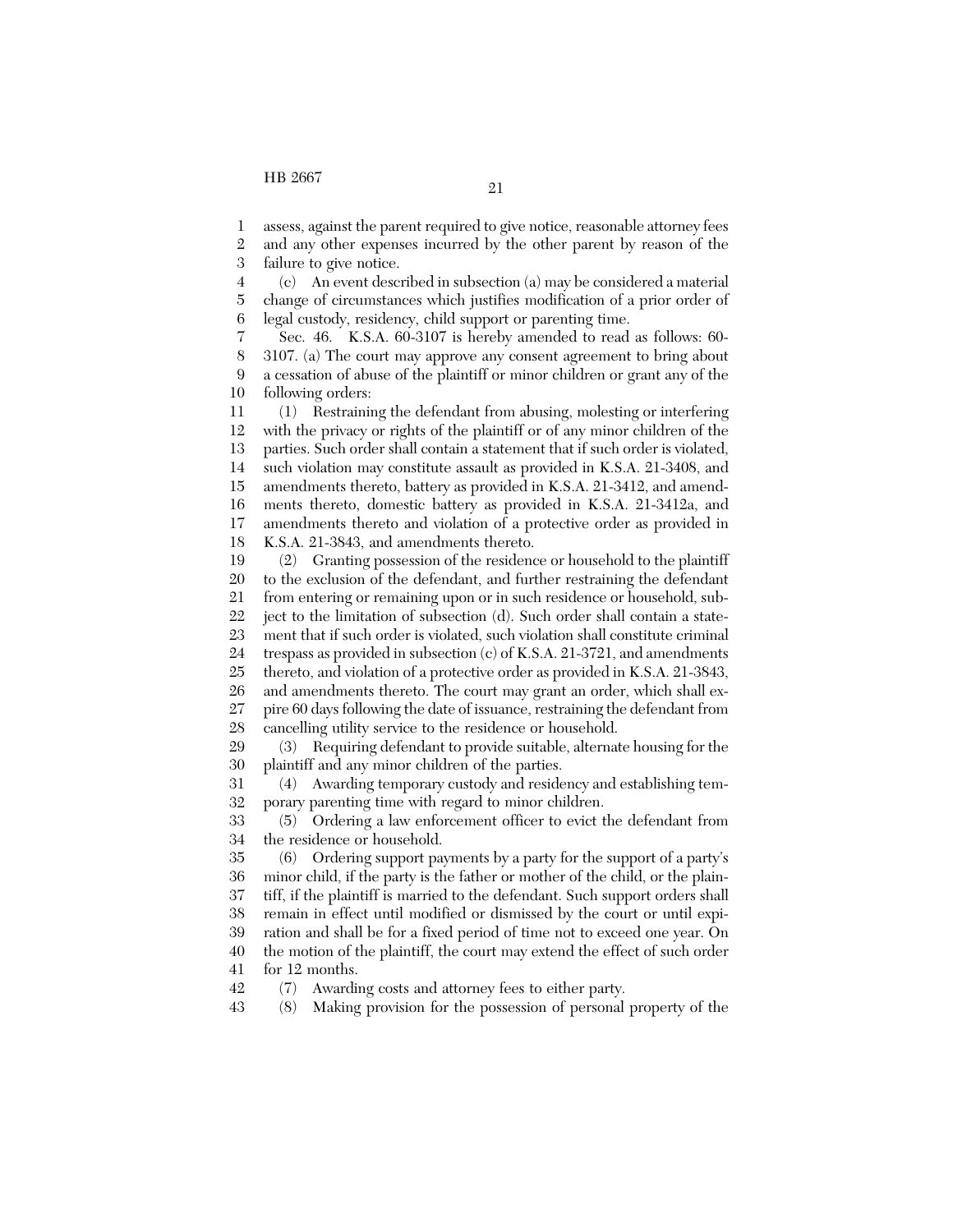7 8

1 parties and ordering a law enforcement officer to assist in securing pos-

2 session of that property, if necessary.

3 4 (9) Requiring any person against whom an order is issued to seek counseling to aid in the cessation of abuse.

5 6 (10) Ordering or restraining any other acts deemed necessary to promote the safety of the plaintiff or of any minor children of the parties.

(b) No protection from abuse order shall be entered against the plaintiff unless:

9 10 (1) The defendant properly files a written cross or counter petition seeking such a protection order;

11 12 13 (2) the plaintiff had reasonable notice of the written cross or counter petition by personal service as provided in subsection (d) of K.S.A. 60- 3104, and amendments thereto; and

14 15 16 (3) the issuing court made specific findings of abuse against both the plaintiff and the defendant and determined that both parties acted primarily as aggressors and neither party acted primarily in self-defense.

17 18 19 20 21 22 23 24 25 26 27 28 29 30 31 32 33 34 35 36 37 38 39 40 41 42 (c) Any order entered under the protection from abuse act shall not be subject to modification on ex parte application or on motion for temporary orders in any action filed pursuant to K.S.A. 60-1601 et seq., or K.S.A. 38-1101 et seq., and amendments thereto. Orders previously issued in an action filed pursuant to K.S.A. 60-1601 et seq., or K.S.A. 38- 1101 et seq., and amendments thereto, shall be subject to modification under the protection from abuse act only as to those matters subject to modification by the terms of K.S.A. 60-1610 et seq. *sections 7, 9, 10, 13, 14, 15, 16, 17, 18, 19, 20, 21, 22, 23, 24, 26, 30, 31, 32, 33, 34 and 35*, and amendments thereto, and on sworn testimony to support a showing of good cause. Immediate and present danger of abuse to the plaintiff or minor children shall constitute good cause. If an action is filed pursuant to K.S.A. 60-1610 et seq. *sections 7, 9, 10, 13, 14, 15, 16, 17, 18, 19, 20, 21, 22, 23, 24, 26, 30, 31, 32, 33, 34 and 35*, or K.S.A. 38-1101 et seq., and amendments thereto, during the pendency of a proceeding filed under the protection from abuse act or while an order issued under the protection from abuse act is in effect, the court, on final hearing or on agreement of the parties, may issue final orders authorized by K.S.A. 60-1610 *sections 7, 9, 10, 13, 14, 15, 16, 17, 18, 19, 20, 21, 22, 23, 24, 26, 30, 31, 32, 33, 34 and 35,* and amendments thereto, that are inconsistent with orders entered under the protection from abuse act. Any inconsistent order entered pursuant to this subsection shall be specific in its terms, reference the protection from abuse order and parts thereof being modified and a copy thereof shall be filed in both actions. The court shall consider whether the actions should be consolidated in accordance with K.S.A. 60-242 and amendments thereto.

43 (d) If the parties to an action under the protection from abuse act